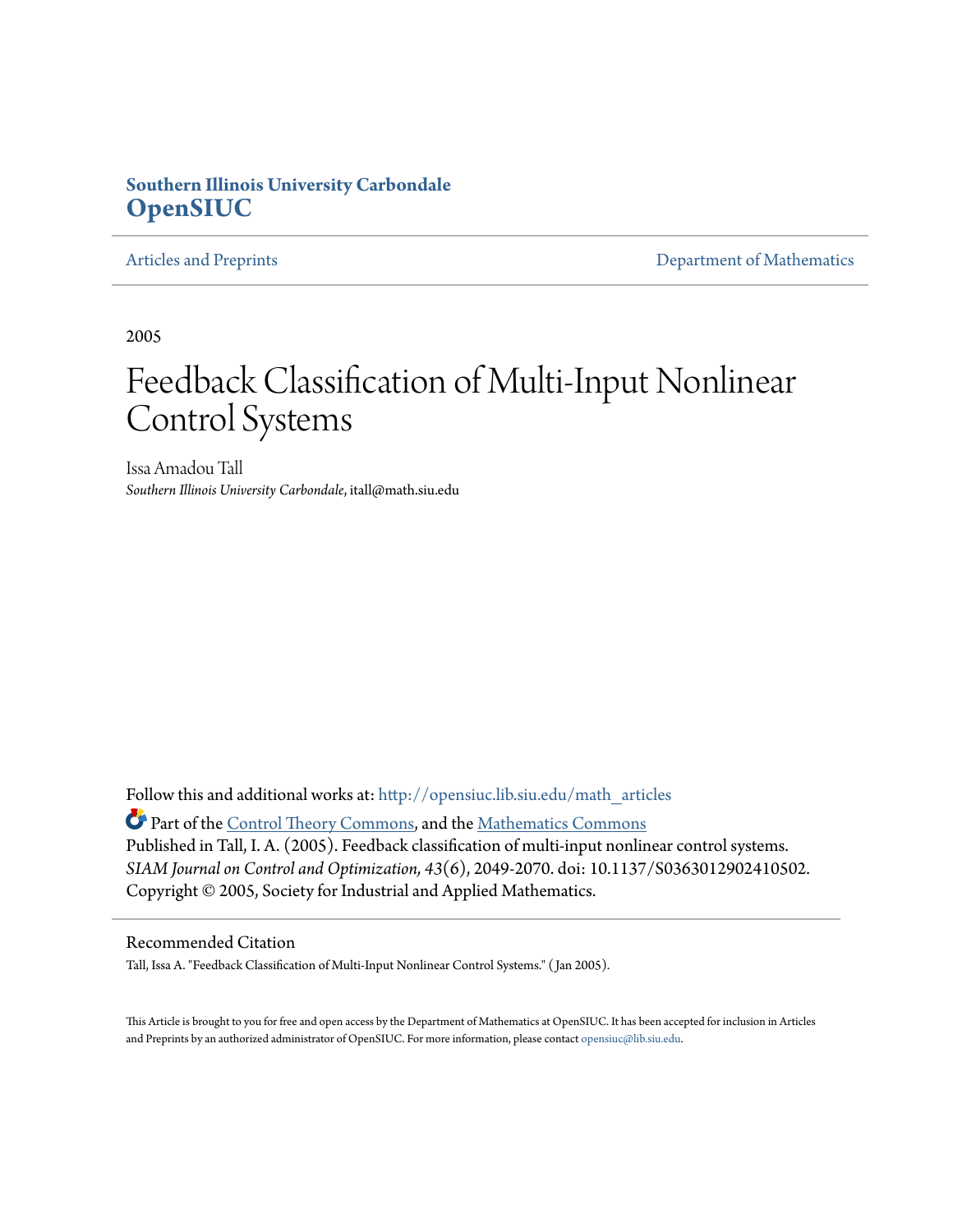#### **FEEDBACK CLASSIFICATION OF MULTI-INPUT NONLINEAR CONTROL SYSTEMS**∗

#### ISSA AMADOU TALL†

**Abstract.** We study the feedback group action on multi-input nonlinear control systems with uncontrollable mode. We follow slightly an approach proposed in Kang and Krener [W. Kang and A. J. Krener, SIAM J. Control. Optim., 30 (1992), pp. 1319–1337] which consists of analyzing the system and the feedback group step by step. We construct a normal form which generalizes, on one hand, the results obtained in the single-input case and, on the other hand, those recently obtained by the same author in the controllable case. We illustrate our results by studying the Caltech Multi-Vehicle Wireless Testbed (MVWT) and the prototype of Planar Vertical TakeOff and Landing aircraft (PVTOL). We also study the notion of bifurcation of controllability for systems with one nonzero uncontrollable mode. We first show that the equilibria for those systems is a  $p$ -dimensional submanifold  $(p \text{ equals number of inputs}).$  Provided that one term in their normal form is nonzero, we show that these systems are linearly controllable, hence stabilizable, at any nearby equilibrium point of the origin.

**Key words.** feedback, multi-input, homogeneous, normal form, uncontrollable, control system

**AMS subject classifications.** 93B11, 93B17, 93B27

**DOI.** 10.1137/S0363012902410502

**1. Introduction.** During the last twenty years the problem of transforming a nonlinear control system

$$
\Pi : \dot{\zeta} = f(\zeta, u), \quad \zeta(\cdot) \in \mathbb{R}^n \quad u(\cdot) = (u_1(\cdot), \dots, u_p(\cdot))^T \in \mathbb{R}^p
$$

by a feedback transformation of the form

$$
\Upsilon \; : \; \begin{array}{rcl} \bar{\zeta} & = & \varphi(\zeta), \\ u & = & \gamma(\zeta, \bar{u}) \end{array}
$$

to a simpler form has been extensively studied by several authors. Necessary and sufficient geometric conditions for smooth linearizability, that is, smooth feedback equivalence to a linear system, have been obtained independently by Hunt and Su [16], Hunt, Su, and Meyer [17], and Jakubczyk and Respondek [21] among others. Those conditions turn out to be restrictive, except for the planar case, and a natural problem that arises is to find normal forms for nonlinearizable systems. Four basic methods have been proposed to study feedback equivalence problems. The first method is based on the theory of singularities of vector fields and distributions and their invariants, and using that method on a large variety of feedback classification problems have been solved; see, e.g., [4, 6, 10, 17, 18, 21, 22, 23, 31, 36, 39, 51]. The second approach, proposed by Gardner [10], uses Cartan's method of equivalence [5] and describes the geometry of feedback equivalence, [11, 12, 13, 35]. The third method, inspired by the Hamiltonian formalism for optimal control problems, has been developed by Bonnard [3, 4] and Jakubczyk [19, 20] and has led to a very nice

<sup>∗</sup>Received by the editors July 1, 2002; accepted for publication (in revised form) June 3, 2004; published electronically April 14, 2005.

http://www.siam.org/journals/sicon/43-6/41050.html

<sup>†</sup>Department of Mathematics, University of California, One Shields Avenue, Davis, CA 95616 (tall@math.ucdavis.edu). This research was conducted while the author was on leave from the Department of Mathematics, Université Cheikh Anta Diop, Dakar, Sénégal.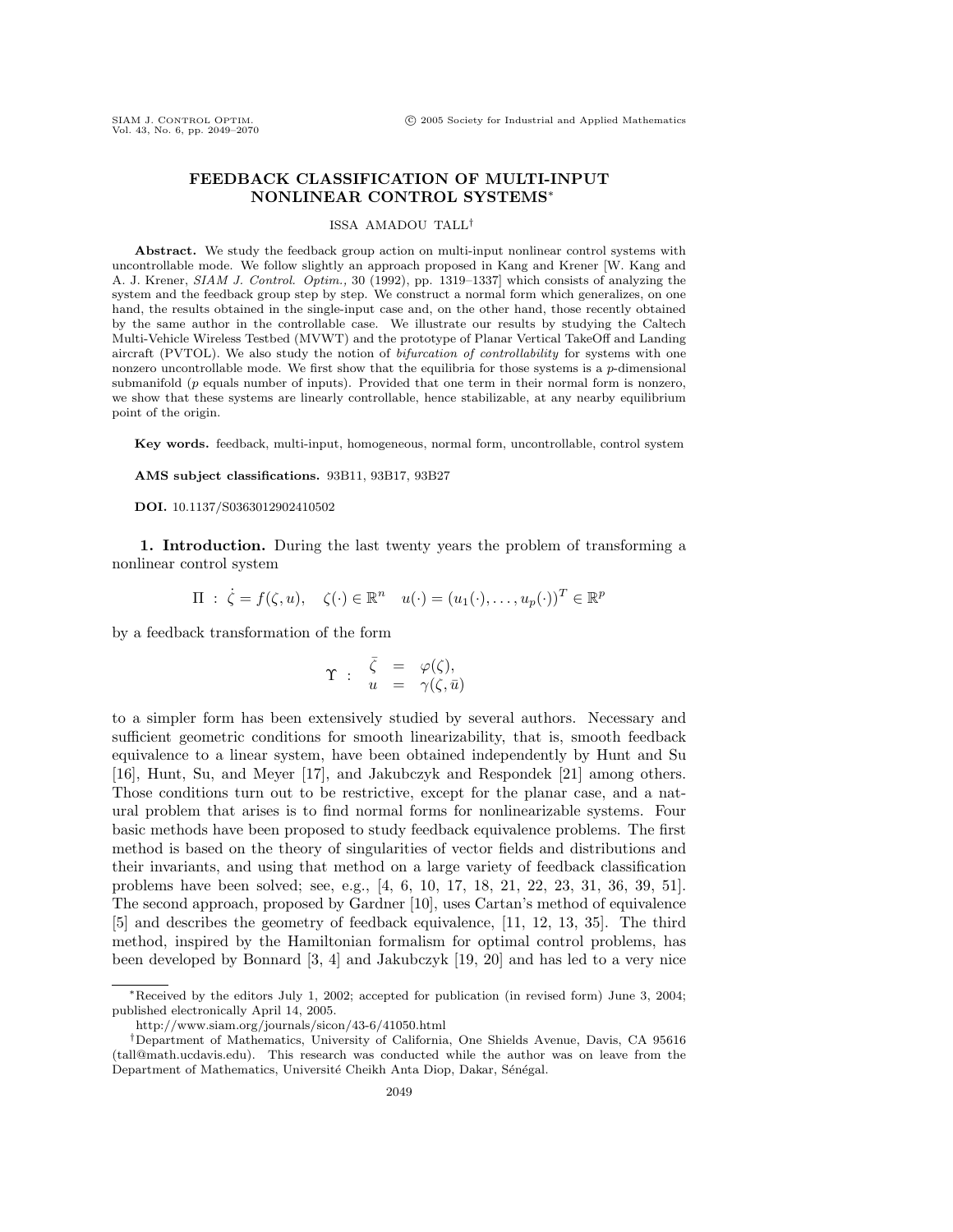2050 ISSA AMADOU TALL

description of feedback invariants in terms of singular extremals. Most recently, Kang and Krener [29] adapted Poincaré's technique for linearization of dynamical systems (see, e.g., [1]) to control systems. Their idea consists of analyzing the system  $\Pi$  and the feedback transformation  $\Upsilon$  step by step in order to produce a simpler equivalent system, also step by step. They first obtained quadratic normal forms under quadratic changes of coordinates and feedback for single-input control systems with controllable linearization. Later, Kang [24] generalizes this result to all degrees for the same class of control systems. He also obtained [25] quadratic normal forms for systems with uncontrollable linearization. The method introduced by Kang and Krener finds its importance in replacing the solving of partial differential equations by that of algebraic equations.

Since then many results have followed. Tall [41, 43] and Tall and Respondek [49] obtained canonical forms and dual canonical forms for single-input nonlinear control systems with controllable linearization, then normal forms for single-input nonlinear control systems with uncontrollable linearization [44] (see also Krener, Kang, and [32]), as well as the corresponding homogeneous invariants. Hence, the feedback classification of single-input nonlinear control systems is almost complete, and the aim of this paper is to deal with the multi-input nonlinear control systems. Preliminary results for two-input control systems, with controllable mode, have been recently obtained by Tall and Respondek [47] and completed by Tall [42] for multi-input systems with controllable mode. This paper gives a generalization of those results to multiinput systems with uncontrollable mode.

Motivations for studying normal forms for multi-input systems are underlined by the huge varieties of applications derived for single-input systems. Indeed, in the single-input case, the theory of normal forms has proved to be very useful in analyzing structural properties of nonlinear control systems. It has been used to study bifurcations and stabilizations of nonlinear systems [7, 14, 26, 27, 28], has led to a complete description of symmetries around equilibrium [37, 38, 48], and allowed the characterization of systems equivalent to feedforward forms [45, 46, 50]. The same approach has been introduced to study observability of control systems [33, 34, 2], the problem of output regulation, and the model matching problem.

The study of linearly uncontrollable systems is also motivated by the numerous engineering applications and the fact that the qualitative properties like controllability and stabilizability are generic, that is, invariant under a small variation of parameters at a point where the system is linearly controllable. Furthermore, it is known that local bifurcations at a point where the system is linearly controllable can be removed or delayed by pole placement. For those systems that are not linearly controllable, nonlinear phenoma like bifurcations are expected around the critical points.

In this paper we construct a normal form for multi-input nonlinear control systems with uncontrollable linearization which generalizes the results obtained in the singleinput case [24, 41, 43, 44, 49] and the two-input case [47].

The organization of the paper is as follows. Section 2 deals with basic notations. In section 3, we construct a normal form for multi-input nonlinear control systems with uncontrollable linearization. We illustrate our results by two physical examples. We also discuss the notion of *bifurcation of controllability* for systems with one nonzero uncontrollable mode. We first show that the set of equilibria of these systems is a  $p$ dimensional surface, and at any nearby equilibrium point of the origin, these systems became linearly controllable. Section 4 deals with the proofs of our results.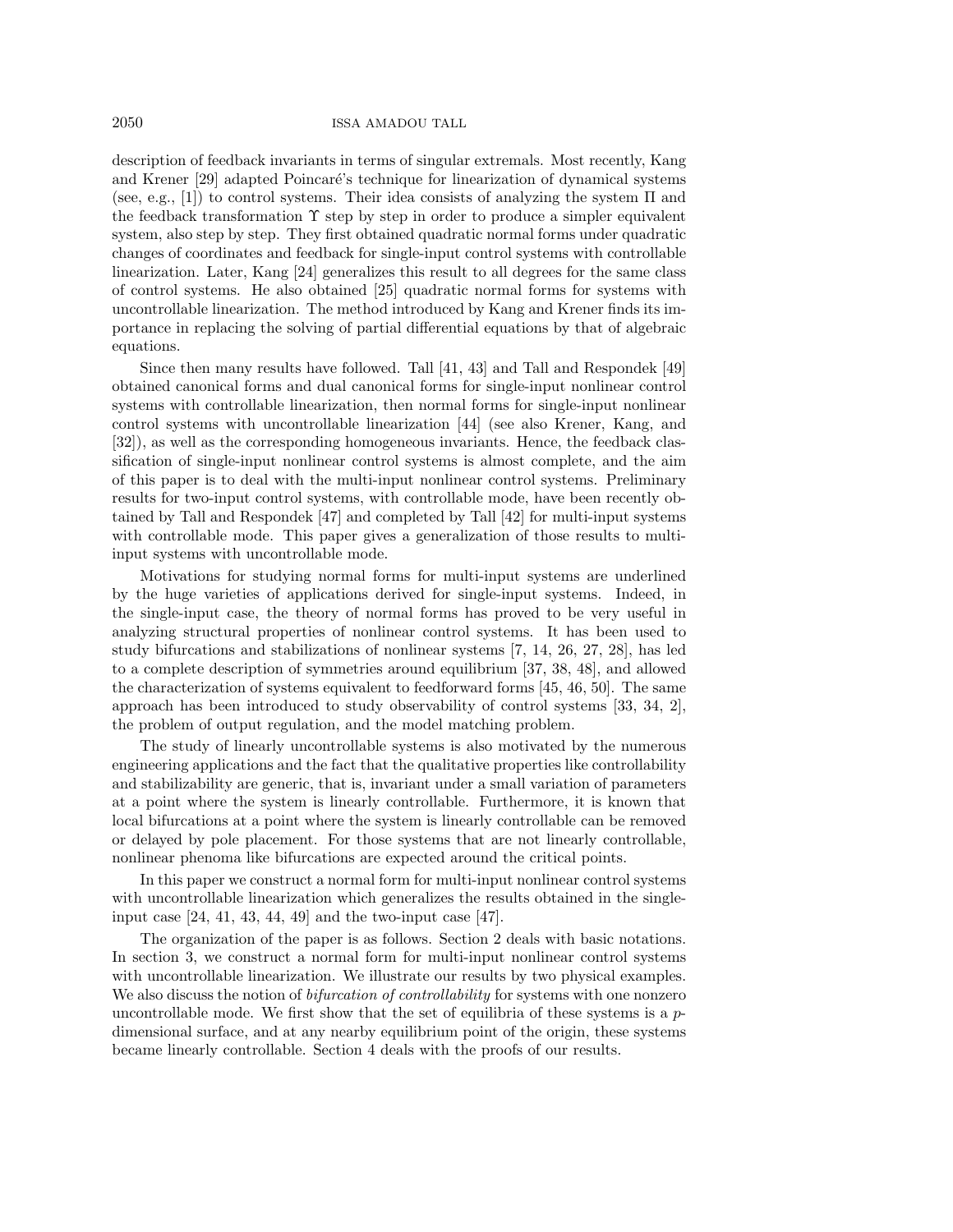**2. Notations and preliminaries.** All objects, that is, functions, maps, vector fields, control systems, etc., are considered in a neighborhood of  $0 \in \mathbb{R}^n$  and assumed to be  $C^{\infty}$ -smooth. Consider the system

$$
\Pi : \dot{\zeta} = f(\zeta, u), \quad \zeta(\cdot) \in \mathbb{R}^n, \ u(\cdot) = (u_1(\cdot), \dots, u_p(\cdot))^T \in \mathbb{R}^p.
$$

We will assume throughout the paper that the point  $(0, 0) \in \mathbb{R}^n \times \mathbb{R}^p$  is an equilibrium point, that is,  $f(0, 0) = 0$ , and let

$$
\Pi^{[1]} \; : \; \dot{\zeta} = F\zeta + Gu = F\zeta + G_1u_1 + \dots + G_pu_p
$$

be its linear approximation around the equilibrium point  $(0, 0) \in \mathbb{R}^n \times \mathbb{R}^p$ , where

$$
F = \frac{\partial f}{\partial \zeta}(0,0), \qquad G_1 = \frac{\partial f}{\partial u_1}(0,0), \ldots, G_p = \frac{\partial f}{\partial u_p}(0,0).
$$

We assume that the linear approximation is uncontrollable which means that there exists a nonnegative integer  $q \in \mathbb{N}^*$  such that

$$
span\{F^iG_s: 0 \le i \le n-1, 1 \le s \le p\} = \mathbb{R}^{n-q}.
$$

We will also assume that  $G_1 \wedge \ldots \wedge G_p \neq 0$ , that is, the  $n \times p$  matrix whose columns are  $G_1, \ldots, G_p$  to be of constant rank p.

Let  $(r_1,\ldots,r_p),$   $1 \leq r_1 \leq \cdots \leq r_p = r$ , be the largest, in the lexicographic ordering, p-tuple of nonnegative integers, with  $r_1 + \cdots + r_p = n$ , such that

$$
span\{F^iG_s: 0 \le i \le r_s - 1, 1 \le s \le p\} = \mathbb{R}^{n-q}.
$$

For the simplicity of the presentation we will suppose that  $r_1 = \cdots = r_p = r$ , and we will show how the general case deduces.

By a smooth linear feedback transformation it is always possible to bring the pair  $(F, G)$  into the Brunovský–Jordan canonical pair  $(\overline{A}, \overline{B})$ , where

$$
\tilde{A} = diag(J, A_1, ..., A_p), \ \tilde{B} = (0, B_1, ..., B_p) = diag(0, b_1, ..., b_p)
$$

with J the Jordan canonical form of dimension  $q$ ,  $(A_s, b_s)$  the Brunovský single-input canonical form of dimension  $r_s = r$  for any  $1 \leq s \leq p$ .

For simplicity we will set

$$
A = diag(A_1, ..., A_p), B = (B_1, ..., B_p) = diag(b_1, ..., b_p).
$$

We will denote coordinates of  $\mathbb{R}^q \times \mathbb{R}^{n-q}$  by  $(z^T, x^T)^T$ , where  $z = (z_1, \ldots, z_q)^T$  and  $x = (x_1^T, \ldots, x_p^T)^T$  with  $x_s = (x_{s,1}, \ldots, x_{s,r})^T$  for any  $1 \le s \le p$ . For the fixed value q, we will denote by  $\mathcal{S}_q(\mathbb{R},0)$ , the set of all functions, either smooth or formal, depending on the variables  $z = (z_1, \ldots, z_q)^T \in \mathbb{R}^q$ .

Let  $h = h(z, x, u)$  be a smooth R-valued function defined in a neighborhood of the point  $(0, 0, 0) \in \mathbb{R}^q \times \mathbb{R}^{n-q} \times \mathbb{R}^p$ . By

$$
h(z, x, u) = h^{[0]}(z, x, u) + h^{[1]}(z, x, u) + h^{[2]}(z, x, u) + \dots = \sum_{m=0}^{\infty} h^{[m]}(z, x, u)
$$

we denote its Taylor series expansion at  $(0, 0, 0) \in \mathbb{R}^q \times \mathbb{R}^{n-q} \times \mathbb{R}^p$  with respect to the variables x and u, where  $h^{[m]}(z, x, u)$  stands for a homogeneous polynomial of degree m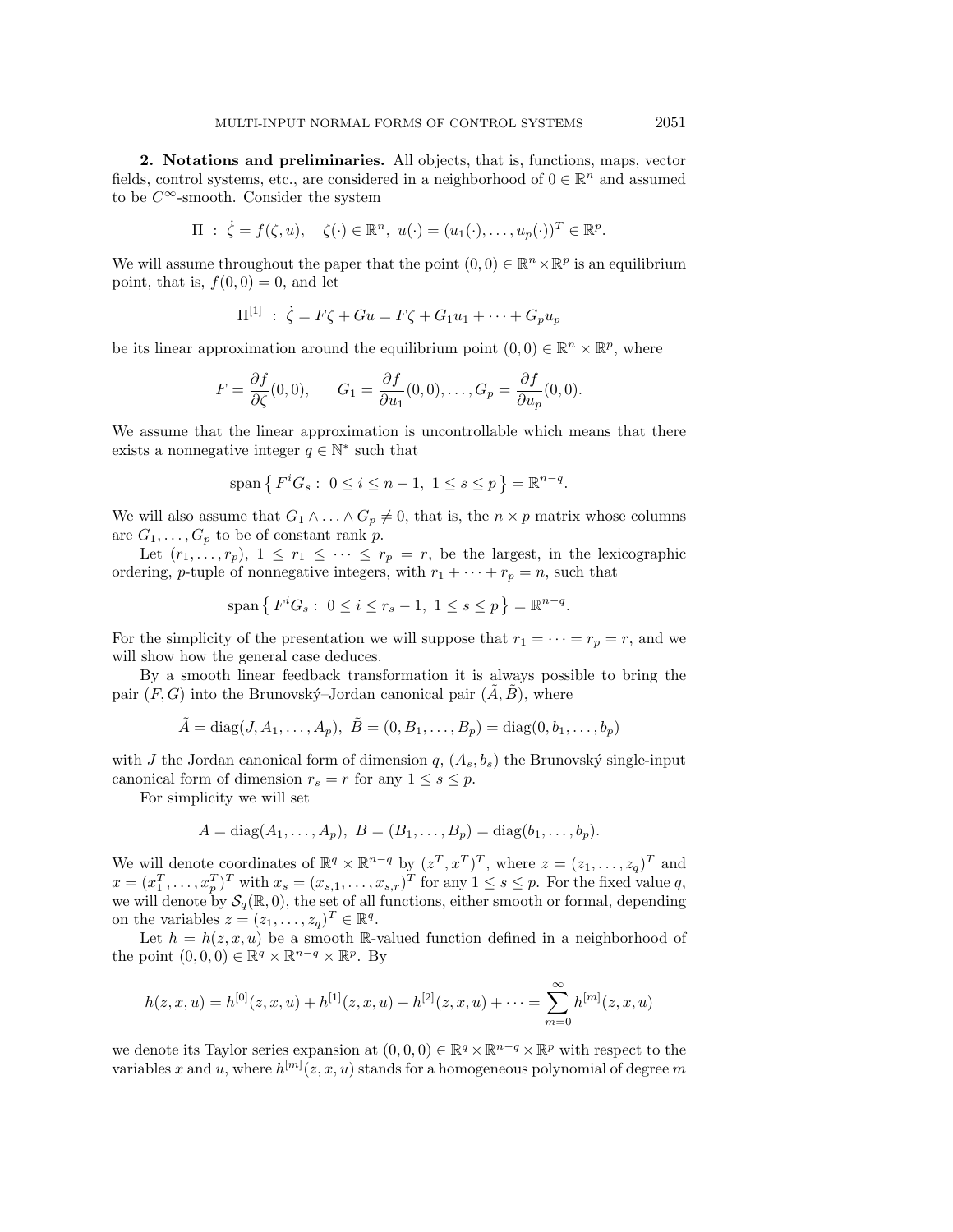of the variables x and u whose coefficients are functions of the variable  $z \in \mathbb{R}^q$ , that is, in  $\mathcal{S}_q(\mathbb{R}, 0)$ .

To fix the ideas, the functions  $x_{1,1}^3$ ,  $z^2 x_{1,1}^3$ ,  $\cos z x_{1,1}^3$ ,  $(1-e^z)x_{1,1}x_{2,1}^2$ ,  $\sin z x_{1,2}u_2^2$ , and  $z_1 z_2 u_1^2 u_2 + x_{1,1} x_{2,1} u_1$  are all polynomials of degree 3.

Choose  $d \in \mathbb{N} \cup \{\infty\}$  large enough and consider the Taylor series expansion of order d of the system  $\Pi$ 

(2.1) 
$$
\Pi^{\leq d} : \begin{cases} \dot{z} = Jz + \sum_{m=1}^{d} g^{[m-1]}(z, x, u) + O(z, x, u)^{d}, \\ \dot{x} = Ax + Bu + \sum_{m=0}^{d} f^{[m]}(z, x, u) + O(z, x, u)^{d+1}, \end{cases}
$$

where we already assumed that the linear part is in Brunovský–Jordan form, and the Taylor series expansion of order d of the transformation  $\Upsilon$ ,

(2.2) 
$$
\mathbf{T}^{\leq d} : \begin{cases} \bar{z} = \psi(z, x) = z + \sum_{m=1}^{d} \psi^{[m-1]}(z, x) + O(z, x)^{d}, \\ \bar{x} = \phi(z, x) = x + \sum_{m=0}^{d} \phi^{[m]}(z, x) + O(z, x)^{d+1}, \\ u = \gamma(z, x, \bar{u}) = \bar{u} + \sum_{m=0}^{d} \gamma^{[m]}(z, x, \bar{u}) + O(z, x, \bar{u})^{d+1}. \end{cases}
$$

The variables z and  $\bar{z}$  (resp.,  $(x, u)$ ) and  $(\bar{x}, \bar{u})$ ) will be called the *uncontrollable vari*ables associated with the uncontrollable part (resp., controllable variables associated with the controllable part) of the system.

Above, and throughout the paper, we mean by  $g^{[m-1]}(z, x, u)$  and  $\psi^{[m-1]}(z, x)$ (resp.,  $f^{[m]}(z,x,u)$ ,  $\phi^{[m]}(z,x)$  and  $\gamma^{[m]}(z,x,\bar{u})$ ) that each of their components is a homogeneous polynomial of degree  $m - 1$  (resp., of degree m) of the *controllable variables.* Moreover,  $O(\cdot)^k$  denotes terms of degree k and higher of the controllable variables.

Notice that although we bring the linear approximation  $(F, G)$  of the system into Brunovský–Jordan canonical form, that is, the uncontrollable part in Jordan form of dimension q, and the controllable part in Brunovský form of dimension  $n - q$ , we still have terms of degree 0 and degree 1. However, the first jets of these terms is zero at the origin.

**3. Main results.** In this section we will establish our main results. We will give, in subsection 3.1 below, the normal forms we obtain for general control systems. The results are given in the simplest case where the controllability indices are equal. We will show that the general case deduces by extended the system. In subsection 3.2, we will study two physical examples: The Caltech Multi-Vehicle Wireless Testbed (MVWT) and the prototype of a Planar Vertical TakeOff and Landing (PVTOL) aircraft. In subsection 3.3, we discuss the notion of bifurcation of controllability for systems with one nonzero uncontrollable mode. We first show that the set of equilibria of these systems is a p-dimensional surface, and at any nearby equilibrium point of the origin, these systems become linearly controllable.

**3.1. Normal forms.** Let  $1 \leq s \leq p$ . We denote

$$
\bar{z} = (\bar{z}_1, \ldots, \bar{z}_q)^T
$$
,  $\bar{x}_s = (\bar{x}_{s,1}, \ldots, \bar{x}_{s,r})^T$ , and  $\bar{x}_{s,r+1} = \bar{u}_s$ 

and we set  $\hat{x}_{s,i} = (\bar{x}_{s,1}, \ldots, \bar{x}_{s,i})$  for any  $1 \leq i \leq r+1$ .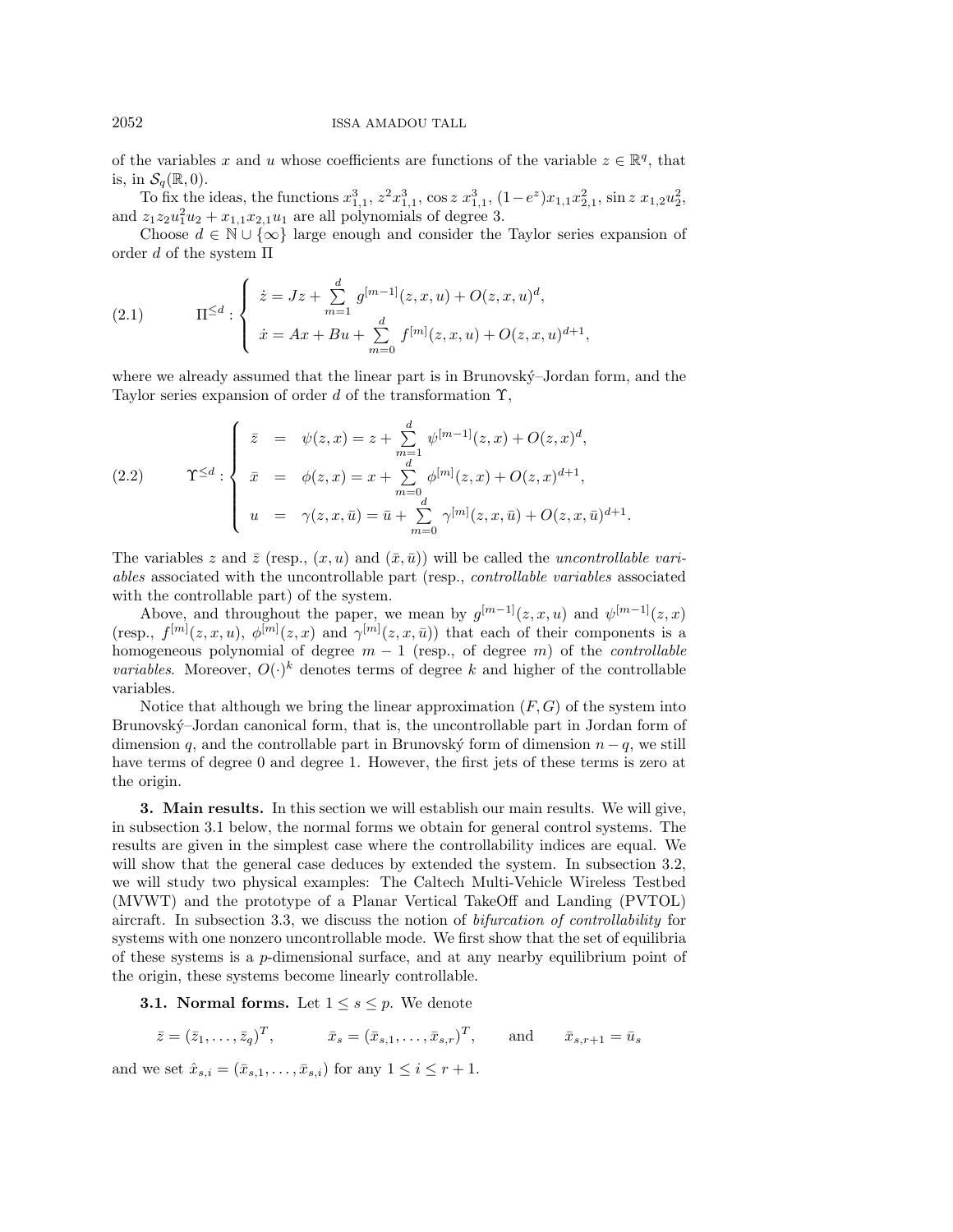For any  $1 \leq s \leq t \leq p$  and any  $1 \leq i \leq r+1$ , we also denote

$$
\pi_{t,i}^s(\bar{x}) = (\hat{x}_{1,i}, \dots, \hat{x}_{s,i}, \hat{x}_{s+1,i-1}, \dots, \hat{x}_{t-1,i-1}, \hat{x}_{t,i}, \hat{x}_{t+1,i-1}, \dots, \hat{x}_{p,i-1})^T.
$$

For  $i = 1$  the expressions  $\hat{x}_{t,i-1}$  will be taken to be empty. Few examples are given right after the theorem to make these notations comprehensible.

Our main result for general control systems, that is, for control systems with uncontrollable linearization is as follows.

THEOREM 3.1. For any  $d \in \mathbb{N} \cup \{\infty\}$ , the system  $\Pi^{\leq d}$ , defined by (2.1), with uncontrollable linearization is feedback equivalent, by a feedback transformation  $\Upsilon^{\leq d}$ of the form (2.2), to the following normal form:

$$
\Pi_{NF}^{\leq d}: \begin{cases} \dot{\bar{z}} = J\bar{z} + \bar{g}^{[0]}(\bar{z}) + \sum_{m=2}^{d} \bar{g}^{[m-1]}(\bar{z}, \bar{x}, \bar{u}) + O(\bar{z}, \bar{x}, \bar{u})^{d}, \\ \dot{\bar{x}} = A\bar{x} + B\bar{u} + \sum_{m=2}^{d} \bar{f}^{[m]}(\bar{z}, \bar{x}, \bar{u}) + O(\bar{z}, \bar{x}, \bar{u})^{d+1}, \end{cases}
$$

where for any m,

(3.1) 
$$
\bar{g}^{[m-1]}(\bar{z}, \bar{x}, \bar{u}) = \sum_{j=1}^{q} \bar{g}_j^{[m-1]}(\bar{z}, \bar{x}, \bar{u}) \frac{\partial}{\partial \bar{z}_j} \n\bar{f}^{[m]}(\bar{z}, \bar{x}, \bar{u}) = \sum_{k=1}^{p} \sum_{j=1}^{r-1} \bar{f}_j^{k[m]}(\bar{z}, \bar{x}, \bar{u}) \frac{\partial}{\partial \bar{x}_{k,j}},
$$

with

$$
\bar{g}_{j}^{[1]}(\bar{z}, \bar{x}, \bar{u}) = \sum_{1 \leq s \leq p} \bar{x}_{s,1} R_{j,s}(\bar{z})
$$
\n
$$
\bar{g}_{j}^{[m-1]}(\bar{z}, \bar{x}, \bar{u}) = \sum_{1 \leq s \leq t \leq p} \sum_{i=1}^{r+1} \bar{x}_{s,i} \bar{x}_{t,i} P_{j,i,s,t}^{[m-3]}(\bar{z}, \pi_{t,i}^{s}(\bar{x}))
$$
\n
$$
+ \sum_{1 \leq s < t \leq p} \sum_{i=2}^{r+1} \bar{x}_{s,i} \bar{x}_{t,i-1} Q_{j,i,s,t}^{[m-3]}(\bar{z}, \pi_{t,i-1}^{t}(\bar{x}))
$$

for any  $1 \leq j \leq q$  and

(3.3) 
$$
\bar{f}_{j}^{k[m]}(\bar{z}, \bar{x}, \bar{u}) = \sum_{1 \leq s \leq t \leq p} \sum_{\substack{i=j+2 \ i \leq s \leq t \leq p}}^{r+1} \bar{x}_{s,i} \bar{x}_{t,i} P_{j,i,s,t}^{k[m-2]}(\bar{z}, \pi_{t,i}^{s}(\bar{x})) + \sum_{1 \leq s < t \leq p} \sum_{i=j+2}^{r+1} \bar{x}_{s,i} \bar{x}_{t,i-1} Q_{j,i,s,t}^{k[m-2]}(\bar{z}, \pi_{t,i-1}^{t}(\bar{x}))
$$

for any  $1 \leq k \leq p$  and any  $1 \leq j \leq r-1$ .

Above, the functions  $P_{j,i,s,t}^{[m-3]}$ ,  $Q_{j,i,s,t}^{[m-3]}$ ,  $P_{j,i,s,t}^{k[m-2]}$ , and  $Q_{j,i,s,t}^{k[m-2]}$  stand for homogeneous polynomials of the indicated controllable variables  $\bar{x}$  and  $\bar{u}$  whose coefficients depend on the uncontrollable variable  $\bar{z}$ .

To make the notations  $\pi_{t,i}^s(\bar{x})$  somewhat understandable, suppose  $p = 3$ . Then we have

$$
\pi_{2,2}^1(\bar{x}) = (\bar{x}_{1,1}, \bar{x}_{1,2}, \bar{x}_{2,1}, \bar{x}_{2,2}, \bar{x}_{3,1}) \text{ and } \pi_{2,2}^2(\bar{x}) = (\bar{x}_{1,1}, \bar{x}_{1,2}, \bar{x}_{2,1}, \bar{x}_{2,2}, \bar{x}_{3,1}).
$$

We also have

$$
\pi_{2,1}^1(\bar{x}) = (\bar{x}_{1,1}, \bar{x}_{2,1}), \quad \pi_{2,1}^2(\bar{x}) = (\bar{x}_{1,1}, \bar{x}_{2,1}), \text{ and } \pi_{3,1}^1(\bar{x}) = (\bar{x}_{1,1}, \bar{x}_{3,1}).
$$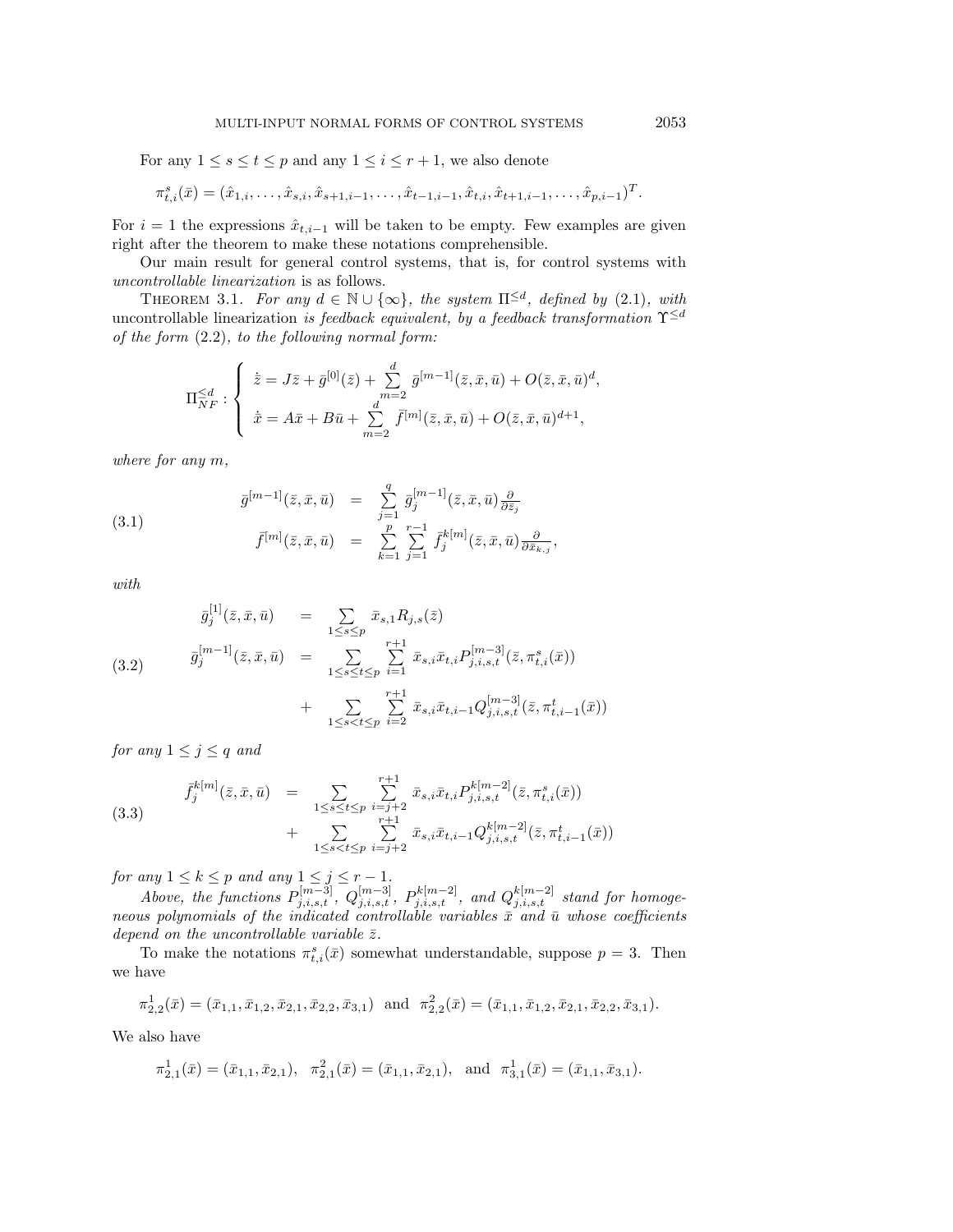Notice that the above normal form is a natural combination of the two extreme cases: that of dynamical systems and that of systems with controllable linearization.

Indeed, if  $q = n$ , that is, we deal with a dynamical system, then the coordinates  $(\bar{x}_1^T, \ldots, \bar{x}_p^T)^T$  are not present and the normal form  $\Pi_{NF}^{\le d}$  reduces to a dynamical system  $\bar{z} = J\bar{z} + \bar{g}^{[0]}(\bar{z})$  containing resonant terms only. This is, of course, Poincaré normal form of a vector field under a formal diffeomorphism. On the other hand, if  $q = 0$ , that is, if the linearization of the system is controllable, the coordinates  $\bar{z} = (\bar{z}_1, \ldots, \bar{z}_q)^T$  are not present and our normal form reduces to

$$
\bar{f}_{j}^{k[m]}(\bar{x}, \bar{u}) = \sum_{1 \leq s \leq t \leq p} \sum_{i=j+2}^{r+1} \bar{x}_{s,i} \bar{x}_{t,i} P_{j,i,s,t}^{k[m]}(\pi_{t,i}^{s}(\bar{x})) + \sum_{1 \leq s < t \leq p} \sum_{i=j+2}^{r+1} \bar{x}_{s,i} \bar{x}_{t,i-1} Q_{j,i,s,t}^{k[m]}(\pi_{t,i-1}^{t}(\bar{x}))
$$

for any  $1 \leq k \leq p$  and any  $1 \leq j \leq r-1$ , and  $\bar{f}_j^{k[m]}(\bar{x}, \bar{u}) = 0$  otherwise. This latter case will be summarized in the following corollary. It gives the normal form for multi-input control systems with controllable linearization (see [42]).

COROLLARY 3.2. The system  $\Pi^{\leq d}$ , defined by (2.1), with controllable linearization, is feedback equivalent by a polynomial feedback transformation  $\Upsilon^{\leq d}$  of the form (2.2), to the following normal form:

$$
\Pi_{NF}^{\leq d} : \ \dot{\bar{x}} = A\bar{x} + B\bar{u} + \sum_{m=2}^{d} \bar{f}^{[m]}(\bar{x}, \bar{u}) + O(\bar{x}, \bar{u})^{d+1},
$$

where

$$
\bar{f}^{[m]}(\bar{x},\bar{u}) = \sum_{k=1}^p \sum_{j=1}^{r-1} \bar{f}_j^{k[m]}(\bar{x},\bar{u}) \frac{\partial}{\partial \bar{x}_{k,j}},
$$

with

$$
\bar{f}_{j}^{k[m]}(\bar{x}, \bar{u}) = \sum_{1 \leq s \leq t \leq p} \sum_{i=j+2}^{r+1} \bar{x}_{s,i} \bar{x}_{t,i} P_{j,i,s,t}^{k[m-2]}(\pi_{t,i}^{s}(\bar{x})) + \sum_{1 \leq s < t \leq p} \sum_{i=j+2}^{r+1} \bar{x}_{s,i} \bar{x}_{t,i-1} Q_{j,i,s,t}^{k[m-2]}(\pi_{t,i-1}^{t}(\bar{x}))
$$

for any  $1 \leq k \leq p$  and any  $1 \leq j \leq r-1$ .

**Particular case**  $p = 2$  and  $r = 3$ . In this particular case the normal form will be given by

$$
\Pi^{\leq d} : \begin{cases} \n\dot{\bar{x}}_{1,1} = \bar{x}_{1,2} + \bar{f}_1^{1[2]}(\bar{x}, \bar{u}) + \cdots + \bar{f}_1^{1[d]}(\bar{x}, \bar{u}) + O(\bar{x}, \bar{u})^{d+1}, \\
\dot{\bar{x}}_{1,2} = \bar{x}_{1,3} + \bar{f}_2^{1[2]}(\bar{x}, \bar{u}) + \cdots + \bar{f}_2^{1[d]}(\bar{x}, \bar{u}) + O(\bar{x}, \bar{u})^{d+1}, \\
\dot{\bar{x}}_{1,3} = \bar{u}_1, \\
\dot{\bar{x}}_{2,1} = \bar{x}_{2,2} + \bar{f}_1^{2[2]}(\bar{x}, \bar{u}) + \cdots + \bar{f}_1^{2[d]}(\bar{x}, \bar{u}) + O(\bar{x}, \bar{u})^{d+1}, \\
\dot{\bar{x}}_{2,2} = \bar{x}_{2,3} + \bar{f}_2^{2[2]}(\bar{x}, \bar{u}) + \cdots + \bar{f}_2^{2[d]}(\bar{x}, \bar{u}) + O(\bar{x}, \bar{u})^{d+1},\n\end{cases}
$$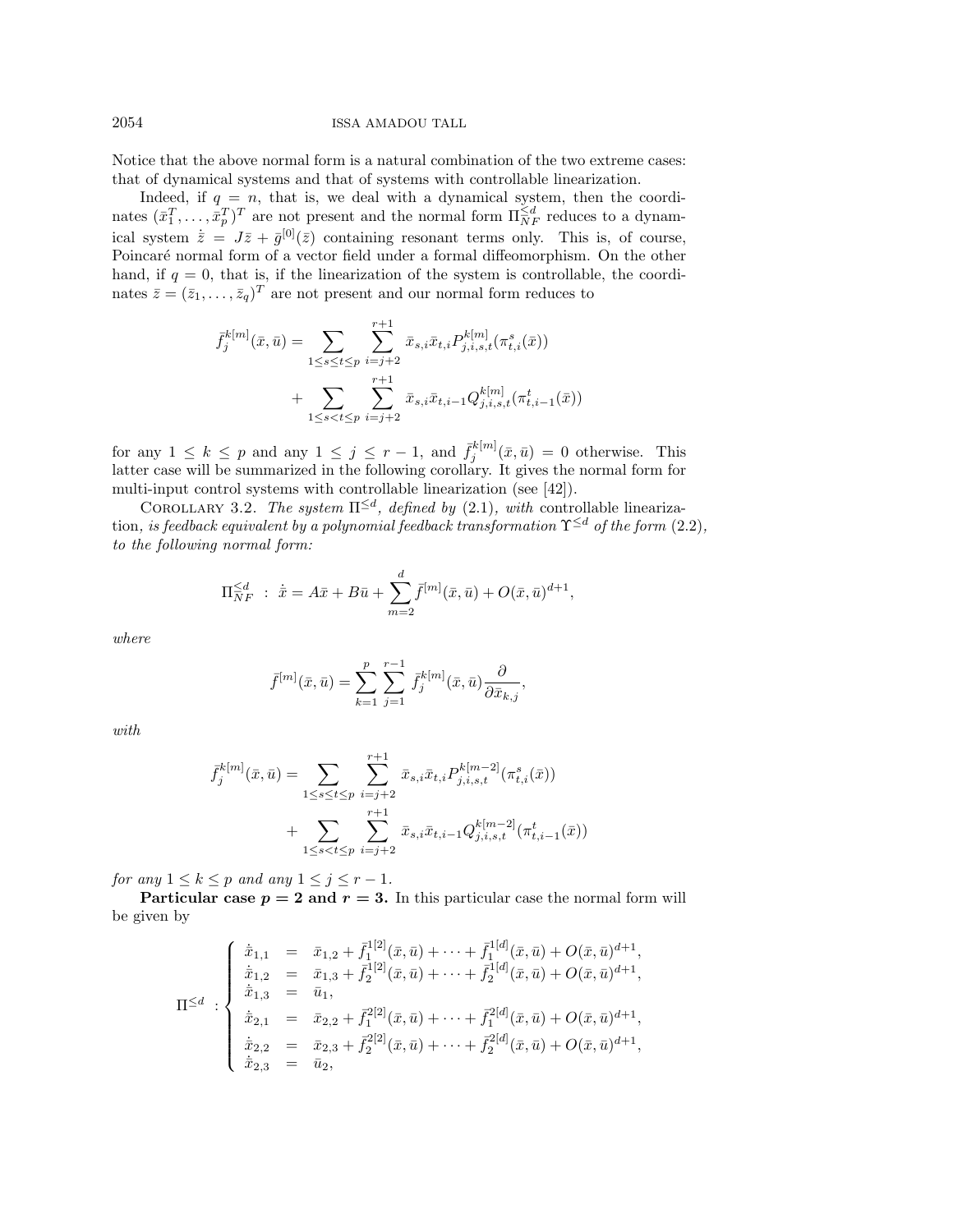where for any  $2 \le m \le d$  and any  $k = 1, 2$  we have

$$
\begin{array}{rcl}\n\bar{f}_{1}^{k[m]}(\bar{x},\bar{u}) &=& \bar{x}_{1,3}^{2}P_{1,3,1,1}^{k[m-2]}(\hat{x}_{1,3},\hat{x}_{2,2}) + \bar{x}_{2,3}^{2}P_{1,3,2,2}^{k[m-2]}(\hat{x}_{1,2},\hat{x}_{2,3}) \\
&+& \bar{x}_{1,3}\bar{x}_{2,3}P_{1,3,1,2}^{k[m-2]}(\hat{x}_{1,3},\hat{x}_{2,3}) + \bar{x}_{1,3}\bar{x}_{2,2}Q_{1,3,1,2}^{k[m-2]}(\hat{x}_{1,2},\hat{x}_{2,2}) \\
&+& \bar{u}_{1}^{2}P_{1,4,1,1}^{k[m-2]}(\hat{u}_{1},\hat{x}_{2,3}) + \bar{u}_{2}^{2}P_{1,4,2,2}^{k[m-2]}(\hat{x}_{1,3},\hat{u}_{2}) + \bar{u}_{1}\bar{u}_{2}P_{1,4,1,2}^{k[m-2]}(\hat{u}_{1},\hat{u}_{2}) \\
&+& \bar{u}_{1}\bar{x}_{2,3}Q_{1,4,1,2}^{k[m-2]}(\hat{x}_{1,3},\hat{x}_{2,3})\n\end{array}
$$

and

$$
\begin{array}{rcl}\bar{f}^{k[m]}_2(\bar{x},\bar{u})&=&\bar{u}^2_1P^{k[m-2]}_{2,4,1,1}(\hat{u}_1,\hat{x}_{2,3})+\bar{u}^2_2P^{k[m-2]}_{2,4,2,2}(\hat{x}_{1,3},\hat{u}_2)+\bar{u}_1\bar{u}_2P^{k[m-2]}_{2,4,1,2}(\hat{u}_1,\hat{u}_2)\\&+&\bar{u}_1\bar{x}_{2,3}Q^{k[m-2]}_{2,4,1,2}(\hat{x}_{1,3},\hat{x}_{2,3}).\end{array}
$$

We recall that  $\hat{x}_{1,i} = (\bar{x}_{1,1},...,\bar{x}_{1,i})$  and  $\hat{x}_{2,i} = (\bar{x}_{2,1},...,\bar{x}_{2,i})$ . Moreover,

$$
\hat{u}_1 = (\bar{x}_{1,1}, \bar{x}_{1,2}, \bar{x}_{1,3}, \bar{u}_1)
$$
 and  $\hat{u}_2 = (\bar{x}_{2,1}\bar{x}_{2,2}, \bar{x}_{2,3}, \bar{u}_2)$ .

When the initial system is affine in the control, then in the normal form, the homogeneous polynomials  $P_{j,4,1,1}^{k[m-2]}(\hat{u}_1,\hat{x}_{2,3}), P_{j,4,2,2}^{k[m-2]}(\hat{x}_{1,3},\hat{u}_2)$ , and  $P_{j,4,1,2}^{k[m-2]}(\hat{u}_1,\hat{u}_2)$  are all zero.

**Generalization.** Now let us assume that the controllability indices are not equal. Without loss of generality, we suppose that  $1 \leq r_1 \leq \cdots \leq r_p = r$ . We then define the sequence of indices  $d_1 \geq \cdots \geq d_p = 0$  so that  $r_1 + d_1 = \cdots = r_p + d_p = r$ .

It thus suffices to extend each subsystem, say the kth subsystem of (2.1) given by

$$
\Pi_k^{\leq d} : \begin{cases} \n\dot{x}_{k,1} &= x_{k,2} + \sum_{m=0}^d f_1^{k[m]}(z,x,u) + O(z,x,u)^{d+1}, \\
\vdots & \vdots \\
\dot{x}_{k,r-1} &= x_{k,r} + \sum_{m=0}^d f_{r_k-1}^{k[m]}(z,x,u) + O(z,x,u)^{d+1}, \\
\dot{x}_{k,r} &= u_k, \n\end{cases}
$$

as follows. We define  $\tilde{x}_k = (\tilde{x}_{k,1},\ldots,\tilde{x}_{k,r})$  so that

$$
\tilde{x}_{k,d_k+1} = x_{k,1}, \ldots, \tilde{x}_{k,r} = x_{k,r_k}
$$
 and  $\dot{\tilde{x}}_{k,1} = \tilde{x}_{k,2}, \ldots, \dot{\tilde{x}}_{k,d_k} = x_{k,1}.$ 

This means that the kth subsystem is extended as

$$
\tilde{\Pi}_{k}^{\leq d} : \begin{cases}\n\dot{\tilde{x}}_{k,1} = \tilde{x}_{k,2}, \\
\dot{\tilde{x}}_{k,d_k} = \tilde{x}_{k,d_k+1}, \\
\dot{\tilde{x}}_{k,d_k+1} = \tilde{x}_{k,d_k+2} + \sum_{m=0}^{d} \tilde{f}_{d_k+1}^{k[m]}(z,\tilde{x},u) + O(z,\tilde{x},u)^{d+1}, \\
\vdots \\
\dot{\tilde{x}}_{k,r-1} = \tilde{x}_{k,r} + \sum_{m=0}^{d} \tilde{f}_{r-1}^{k[m]}(z,\tilde{x},u) + O(z,\tilde{x},u)^{d+1}, \\
\dot{\tilde{x}}_{k,r} = u_k,\n\end{cases}
$$

where

$$
\tilde{f}_{d_k+1}^{k[m]}(z,\tilde{x},u) = f_1^{k[m]}(z,x,u), \ldots, \tilde{f}_{r-1}^{k[m]}(z,\tilde{x},u) = f_{r_k-1}^{k[m]}(z,x,u).
$$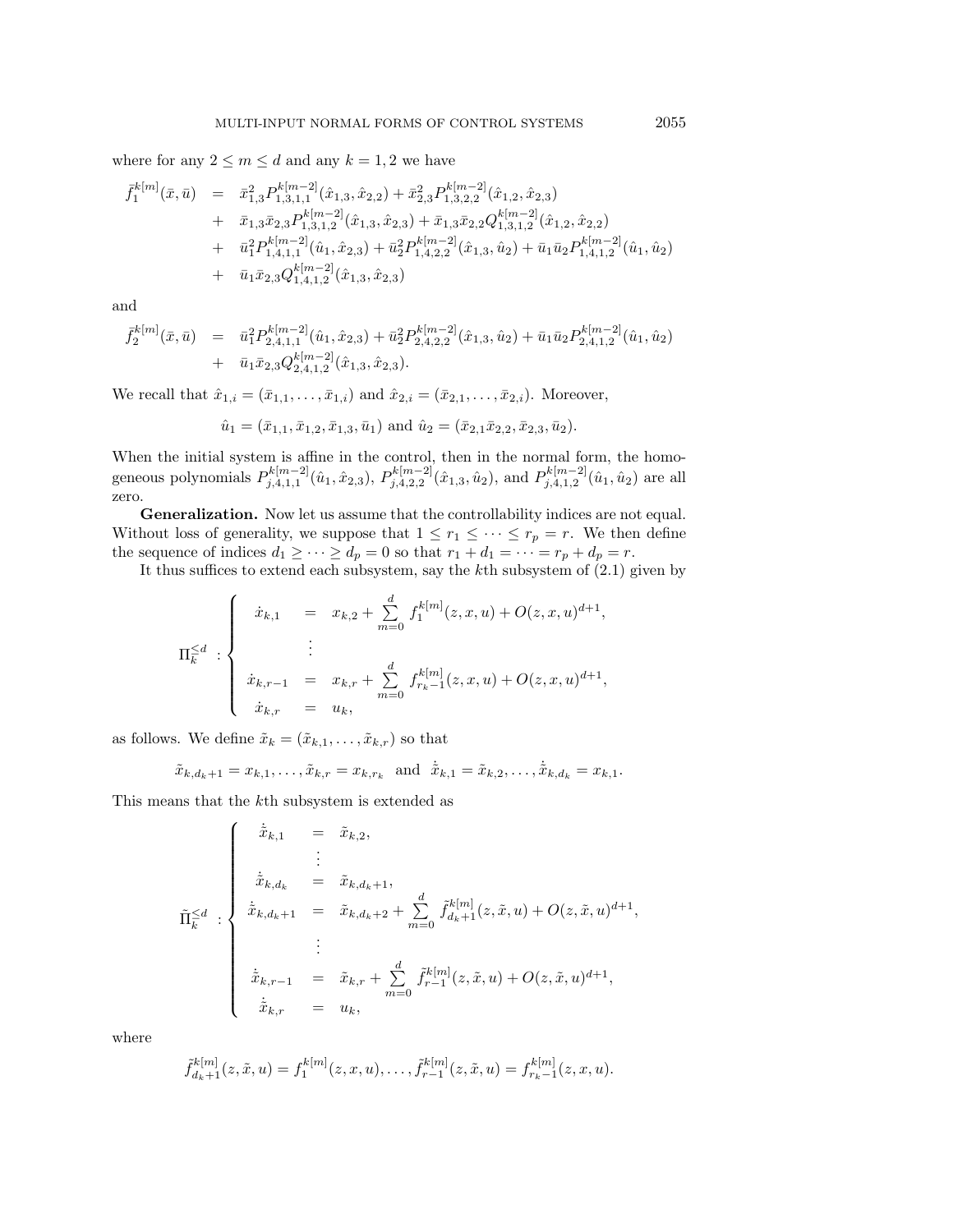In this case all extended subsystems will have the same controllability index  $r$ , and by Theorem 3.1 the extended system will be equivalent to the normal form  $\Pi_{NF}^{\le d}$ given by  $(3.2)-(3.3)$  with  $\bar{g}_j^{[m-1]}(\bar{z}, \bar{x}, \bar{u})$  and  $\bar{f}_j^{k[m]}(\bar{z}, \bar{x}, \bar{u})$  depending exclusively on the variables  $\bar{z}, \bar{u}$  and  $\bar{x}_{s,d_s+1},\ldots,\bar{x}_{s,r}$  (not on the added variables  $\bar{x}_{s,1},\ldots,\bar{x}_{s,d_s}$ ) for all  $1 \leq s \leq p$ . Moreover, the first  $d_k$  components  $\bar{f}_1^{k[m]}(\bar{z}, \bar{x}, \bar{u}), \ldots, \bar{f}_{d_k}^{k[m]}(\bar{z}, \bar{x}, \bar{u})$ remain zero (see Example 1 for illustration).

**3.2. Examples.** In this subsection we will illustrate our results by considering two physical examples: The MVWT and the prototype of a PVTOL.

Example 1. Multi-Vehicle Wireless Testbed. We consider the MVWT, presented in [8, 9] and we study the normal form of one vehicle. The equations of motion of an MVWT vehicle (see [8, 9]) are given by

$$
\begin{cases}\n m\ddot{x} &= -\eta \dot{x} + (F_s + F_p) \cos \theta, \\
 m\ddot{y} &= -\eta \dot{y} + (F_s + F_p) \sin \theta, \\
 J\ddot{\theta} &= -\psi \dot{\theta} + (F_s - F_p)l,\n\end{cases}
$$

where  $(x, y)$  denotes the position of the center mass of the vehicle,  $\theta$  the angle of the axis of the vehicle with the horizontal  $(x\text{-axis})$ , m the mass of the vehicle, J the rotational inertia,  $F_s$  and  $F_p$  denote the starboard and port fan forces, respectively, and  $l$  (r in [8, 9]) the common moment arm of the forces. The center mass of the vehicle and the center of geometry are assumed to coincide. The constants  $\eta$  and  $\psi$ stand, respectively, for the coefficients of viscous friction and rotational friction.

Let us introduce the variables

$$
z_1 = y
$$
,  $x_{1,1} = x$ ,  $x_{2,1} = \theta$ ,  $u_1 = F_s + F_p$ ,  
\n $z_2 = \dot{z}_1$ ,  $x_{1,2} = \dot{x}_{1,1}$ ,  $x_{2,2} = \dot{x}_{2,1}$ ,  $u_2 = F_s - F_p$ .

The equations of motion of an MVWT vehicle are rewritten as

(3.4) 
$$
\begin{cases}\n\dot{z}_1 = z_2, \\
\dot{z}_2 = -\eta z_2 + u_1 \sin x_{2,1}, \\
\dot{x}_{1,1} = x_{1,2}, \\
\dot{x}_{1,2} = -\eta x_{1,2} + u_1 \cos x_{2,1}, \\
\dot{x}_{2,1} = x_{2,2}, \\
\dot{x}_{2,2} = -\phi x_{2,2} + u_2 l.\n\end{cases}
$$

We can notice that the system is affine and its distribution  $\mathcal{G} = \text{span} \{g_1, g_2\}$ , where

$$
g_1 = \begin{pmatrix} 0 \\ \sin x_{2,1} \\ 0 \\ \cos x_{2,1} \\ 0 \\ 0 \end{pmatrix} \quad \text{and} \quad g_2 = \begin{pmatrix} 0 \\ 0 \\ 0 \\ 0 \\ 0 \\ 1 \end{pmatrix}
$$

is involutive and of constant rank 2. An equilibrium point for the system  $(3.4)$  is given by any constant position and orientation

$$
(z_1^e, z_2^e, x_{1,1}^e, x_{1,2}^e, x_{2,1}^e, x_{2,2}^e)^T = (z_1, 0, x_{1,1}, 0, x_{2,1}, 0)^T.
$$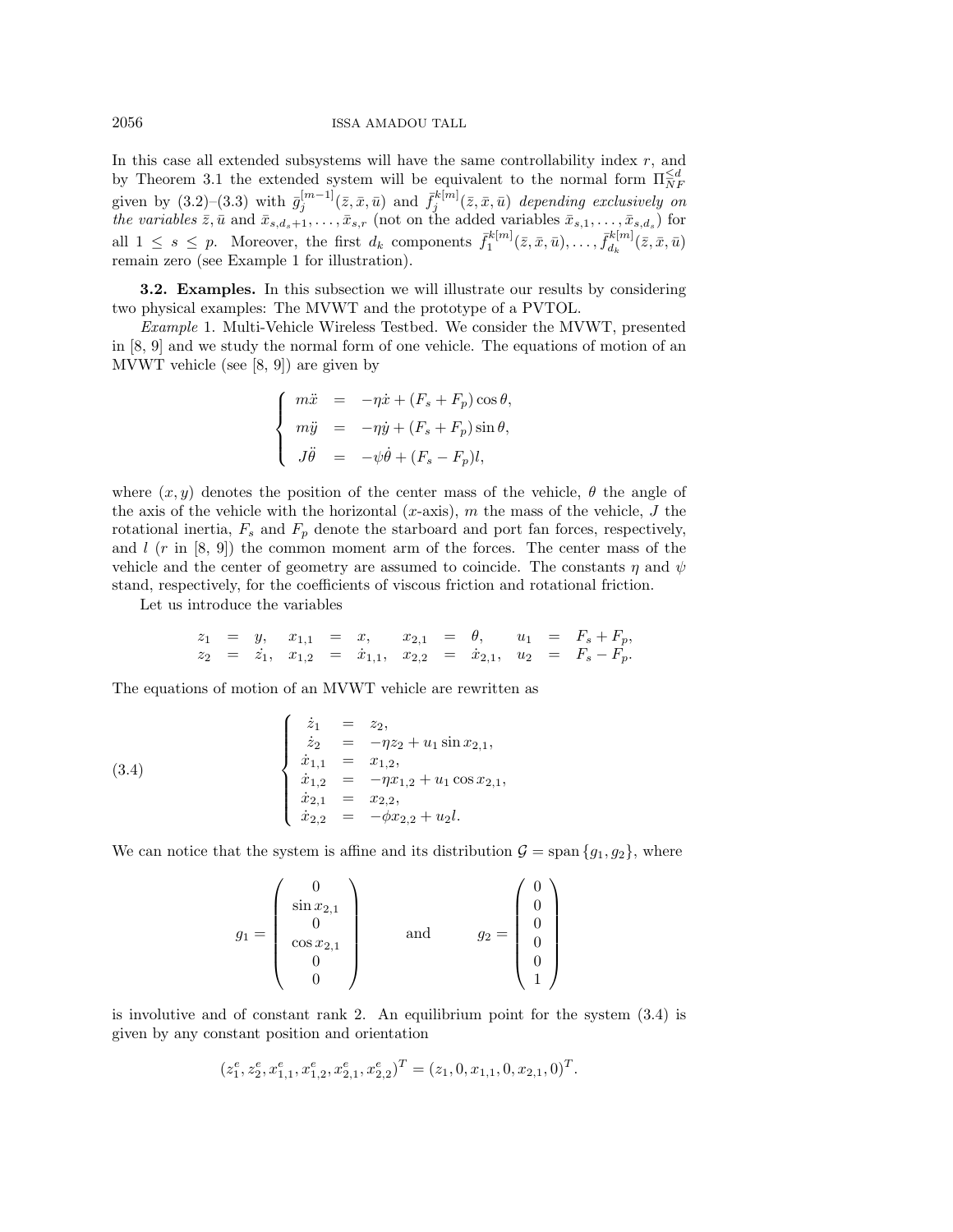The linearization of the system (3.4) around an equilibrium (we assume  $x_{2,1} = 0$ ) is given by

$$
\begin{cases}\n\dot{z}_1 = z_2, \\
\dot{z}_2 = -\eta z_2, \\
\dot{x}_{1,1} = x_{1,2}, \\
\dot{x}_{1,2} = -\eta x_{1,2} + u_1, \\
\dot{x}_{2,1} = x_{2,2}, \\
\dot{x}_{2,2} = -\phi x_{2,2} + u_2 l.\n\end{cases}
$$

It is easy to see that this linear system is not controllable because

$$
span\{F^iG_k, \ 0 \le i \le 5, \ 1 \le k \le 2\} = \mathbb{R}^4,
$$

where

$$
F = \begin{pmatrix} 0 & 1 & 0 & 0 & 0 & 0 \\ 0 & -\eta & 0 & 0 & 0 & 0 \\ 0 & 0 & 0 & 1 & 0 & 0 \\ 0 & 0 & 0 & -\eta & 0 & 0 \\ 0 & 0 & 0 & 0 & 0 & 1 \\ 0 & 0 & 0 & 0 & 0 & -\phi \end{pmatrix}, \qquad G_1 = \begin{pmatrix} 0 \\ 0 \\ 0 \\ 1 \\ 0 \\ 0 \end{pmatrix}, \qquad \text{and} \qquad G_2 = \begin{pmatrix} 0 \\ 0 \\ 0 \\ 0 \\ 1 \end{pmatrix}.
$$

It thus follows that  $q = 2$ , and the computation of the controllability matrix shows that  $r_1 = r_2 = 2$ .

The feedback transformation defined by

$$
u_1 = \frac{1}{\cos x_{2,1}} \bar{u}_1 + \eta \frac{x_{1,2}}{\cos x_{2,1}}
$$
 and  $\bar{u}_2 = \frac{u_2}{l} + \frac{\phi}{l} x_{2,2}$ 

takes the system into the following form:

$$
\begin{cases}\n\dot{z}_1 = z_2 \\
\dot{z}_2 = -\eta z_2 + \eta x_{1,2} \tan x_{2,1} + \bar{u}_1 \tan x_{2,1}, \\
\dot{x}_{1,1} = x_{1,2}, \\
\dot{x}_{1,2} = \bar{u}_1, \\
\dot{x}_{2,1} = x_{2,2}, \\
\dot{x}_{2,2} = \bar{u}_2.\n\end{cases}
$$

The change of coordinates given by

$$
\begin{cases}\n\bar{z}_1 = z_1, \\
\bar{z}_2 = z_2 - x_{1,2} \tan x_{2,1}, \\
\bar{x}_{1,1} = x_{1,1}, \\
\bar{x}_{1,2} = x_{1,2}, \\
\bar{x}_{2,1} = x_{2,1}, \\
\bar{x}_{2,2} = x_{2,2}\n\end{cases}
$$

brings the system into the form

$$
\begin{cases}\n\dot{\bar{z}}_1 = \bar{z}_2 + \bar{x}_{1,2} \tan \bar{x}_{2,1}, \n\dot{\bar{z}}_2 = -\eta \bar{z}_2 - \bar{x}_{1,2} \bar{x}_{2,2} (1 + \tan^2 \bar{x}_{2,1}), \n\dot{\bar{x}}_{1,1} = \bar{x}_{1,2}, \n\dot{\bar{x}}_{1,2} = \bar{u}_1, \n\dot{\bar{x}}_{2,1} = \bar{x}_{2,2}, \n\dot{\bar{x}}_{2,2} = \bar{u}_2.\n\end{cases}
$$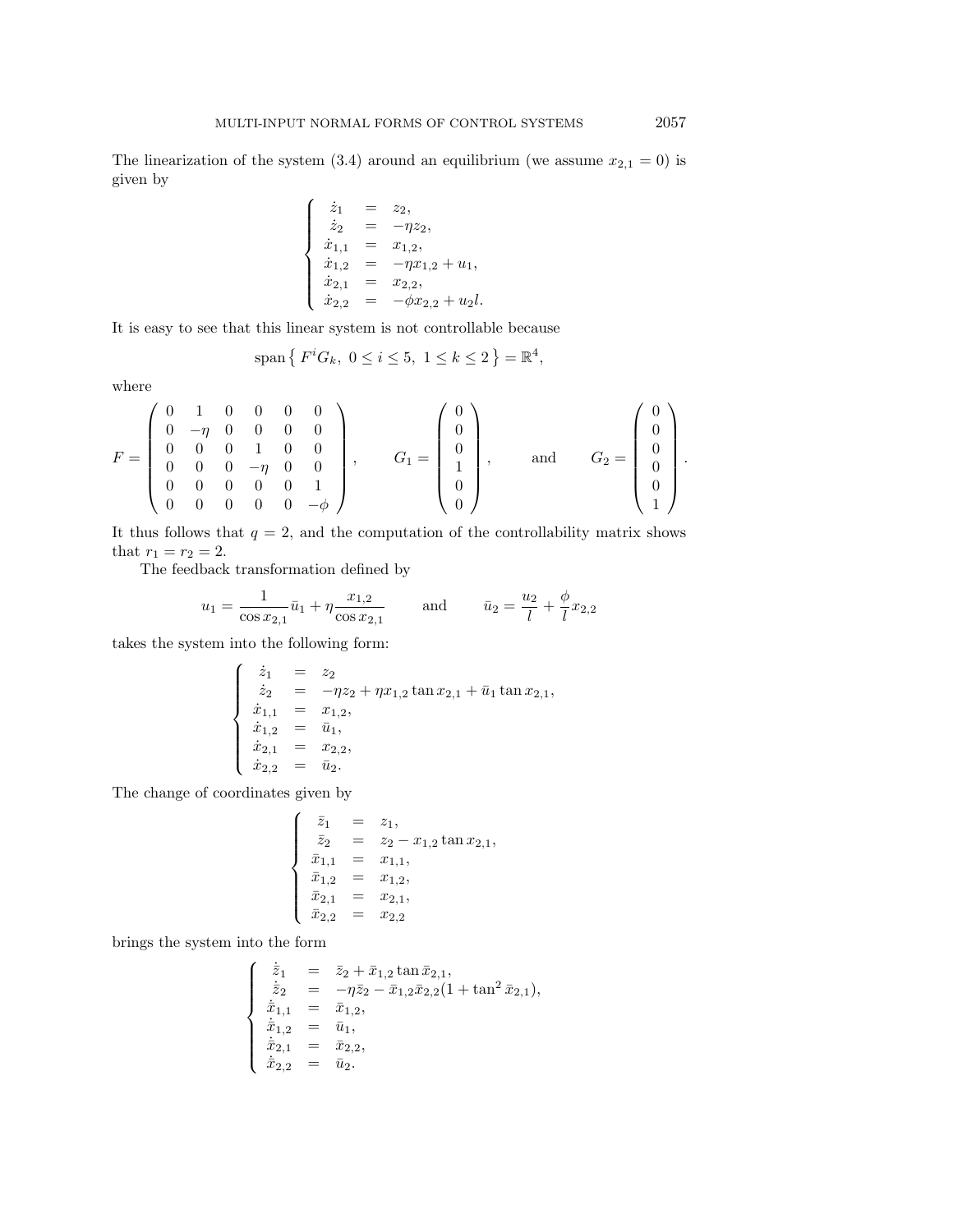Since

$$
\bar{x}_{1,2} \tan \bar{x}_{2,1} = \bar{x}_{1,2} \sum_{\nu=0}^{\infty} (-1)^{\nu} \frac{\bar{x}_{2,1}^{2\nu+1}}{(2\nu+1)!} = \bar{x}_{1,2} \bar{x}_{2,1} \sum_{\nu=0}^{\infty} (-1)^{\nu} \frac{\bar{x}_{2,1}^{2\nu}}{(2\nu+1)!},
$$
  

$$
\bar{x}_{1,2} \bar{x}_{2,2} (1 + \tan^2 \bar{x}_{2,1}) = \bar{x}_{1,2} \bar{x}_{2,2} \left(1 + \sum_{\nu=0}^{\infty} (-1)^{\nu} \frac{\bar{x}_{2,1}^{2\nu+1}}{(2\nu+1)!}\right),
$$

we conclude that the system is in normal form (compare with Theorem 3.1), with

$$
\bar{g}_1^{[m-1]}(\bar{x}) = \begin{cases} \bar{x}_{1,2}\bar{x}_{2,1}Q_{1,2}^{[m-3]}(\bar{x}) = \pm \bar{x}_{1,2}\bar{x}_{2,1}\frac{\bar{x}_{2,1}^{m-3}}{(m-2)!} & \text{if } m \text{ is even,} \\ 0 & \text{if } m \text{ is odd} \end{cases}
$$

and

$$
\bar{g}_2^{[m-1]}(\bar{x}) = \begin{cases}\n-\bar{x}_{1,2}\bar{x}_{2,2} & \text{if } m = 3, \\
\bar{x}_{1,2}\bar{x}_{2,2}P_{2,2}^{[m-3]}(\bar{x}) = \pm \bar{x}_{1,2}\bar{x}_{2,2}\frac{\bar{x}_{2,1}^{m-3}}{(m-3)!} & \text{if } m \ge 4 \text{ is odd,} \\
0 & \text{if } m \text{ is even.}\n\end{cases}
$$

Example 2. Planar Vertical TakeOff and Landing. In this example we study a simple toy aircraft of prototype PVTOL presented in [15, 40]. The equations of motion of the PVTOL (see [15, 40]) are given by

$$
\begin{cases}\n\ddot{x} = -\sin \theta u_1 + \epsilon^2 \cos \theta u_2, \\
\ddot{y} = \cos \theta u_1 + \epsilon^2 \sin \theta u_2 - 1, \\
\ddot{\theta} = u_2,\n\end{cases}
$$

where  $(x, y)$  denotes the position of the center mass of the aircraft,  $\theta$  the angle of the aircraft relative to the x-axis, " – 1" the gravitational acceleration, and  $\epsilon \neq 0$ the (small) coefficient giving the coupling between the rolling moment and the lateral acceleration of the aircraft. The control inputs  $u_1$  and  $u_2$  are the thrust (directed out the bottom of the aircraft) and the rolling moment.

We introduce the variables

$$
x_{1,1} = y
$$
,  $x_{2,1} = x$ ,  $x_{2,3} = \theta$ ,  $w_1 = u_1 - 1$ ,  
\n $x_{1,2} = \dot{x}_{1,1}$ ,  $x_{2,2} = \dot{x}_{2,1}$ ,  $x_{2,4} = \dot{x}_{2,3}$ ,  $w_2 = u_2$ .

The equations of motion of the PVTOL are rewritten as

(3.5) 
$$
\begin{cases}\n\dot{x}_{1,1} = x_{1,2}, \\
\dot{x}_{1,2} = \cos x_{2,3}w_1 + \epsilon^2 \sin x_{2,3}w_2 + \cos x_{2,3} - 1, \\
\dot{x}_{2,1} = x_{2,2}, \\
\dot{x}_{2,2} = -\sin x_{2,3}w_1 + \epsilon^2 \cos x_{2,3}w_2 - \sin x_{2,3}, \\
\dot{x}_{2,3} = x_{2,4}, \\
\dot{x}_{2,4} = w_2.\n\end{cases}
$$

The system is affine and its distribution  $G = \text{span} \{g_1, g_2\}$ , given by

$$
g_1 = \begin{pmatrix} 0 \\ \cos x_{2,3} \\ 0 \\ -\sin x_{2,3} \\ 0 \\ 0 \end{pmatrix} \quad \text{and} \quad g_2 = \begin{pmatrix} 0 \\ \epsilon^2 \sin x_{2,3} \\ 0 \\ \epsilon^2 \cos x_{2,3} \\ 0 \\ 1 \end{pmatrix},
$$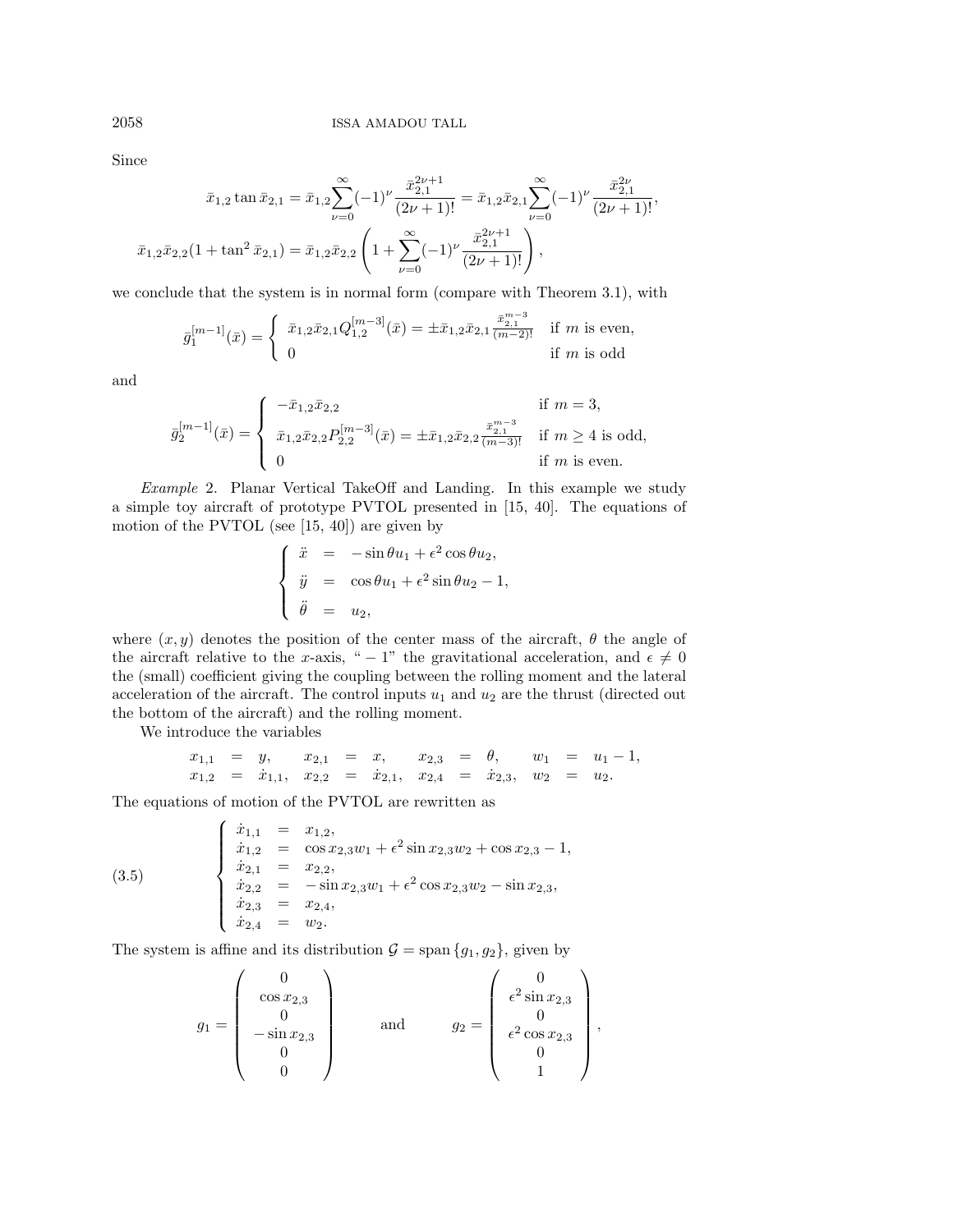is involutive and of constant rank 2. The equilibria is defined by

$$
(x_{1,1}^e, x_{1,2}^e, x_{2,1}^e, x_{2,2}^e, x_{2,3}^e, x_{2,4}^e, w_1^e, w_2^e)^T = (c,0,0,0,0,0,0,0)^T,\\
$$

where  $c$  is any constant. The linearization of the system  $(3.5)$  around the equilibria is given by

$$
\left\{\begin{array}{rcl} \dot{x}_{1,1} &=& x_{1,2}, \\ \dot{x}_{1,2} &=& w_1, \\ \dot{x}_{2,1} &=& x_{2,2}, \\ \dot{x}_{2,2} &=& -x_{2,3} + \epsilon^2 w_2, \\ \dot{x}_{2,3} &=& x_{2,4}, \\ \dot{x}_{2,4} &=& w_2. \end{array}\right.
$$

It is easy to see that the linear system is controllable with controllability indices  $r_1 = 2\,$ and  $r_2 = 4$ . Indeed,

$$
\text{span}\,\big\{\,G_1, FG_1, G_2, FG_2, F^2G_2, F^3G_2\,\big\} = \mathbb{R}^6,
$$

where

$$
F = \begin{pmatrix} 0 & 1 & 0 & 0 & 0 & 0 \\ 0 & 0 & 0 & 0 & 0 & 0 \\ 0 & 0 & 0 & 1 & 0 & 0 \\ 0 & 0 & 0 & 0 & -1 & 0 \\ 0 & 0 & 0 & 0 & 0 & 1 \\ 0 & 0 & 0 & 0 & 0 & 0 \end{pmatrix}, \qquad G_1 = \begin{pmatrix} 0 \\ 1 \\ 0 \\ 0 \\ 0 \\ 0 \end{pmatrix}, \qquad \text{and} \qquad G_2 = \begin{pmatrix} 0 \\ 0 \\ 0 \\ \frac{\epsilon^2}{\epsilon^2} \\ 1 \end{pmatrix}.
$$

Since  $r_1 = 2 < r_2 = 4$  we have  $d_1 = 2$  and  $d_2 = 0$ . Thus we extend the system as

$$
\begin{cases}\n\dot{\tilde{x}}_{1,1} = \tilde{x}_{1,2}, \\
\dot{\tilde{x}}_{1,2} = \tilde{x}_{1,3}, \\
\dot{\tilde{x}}_{1,3} = \tilde{x}_{1,4}, \\
\dot{\tilde{x}}_{1,4} = \cos \tilde{x}_{2,3}w_1 + \epsilon^2 \sin \tilde{x}_{2,3}w_2 + \cos \tilde{x}_{2,3} - 1, \\
\dot{\tilde{x}}_{2,1} = \tilde{x}_{2,2}, \\
\dot{\tilde{x}}_{2,2} = -\sin \tilde{x}_{2,3}w_1 + \epsilon^2 \cos \tilde{x}_{2,3}w_2 - \sin \tilde{x}_{2,3}, \\
\dot{\tilde{x}}_{2,3} = \tilde{x}_{2,4}, \\
\dot{\tilde{x}}_{2,4} = w_2,\n\end{cases}
$$

where

$$
\tilde{x}_{1,3}=x_{1,1},\quad \tilde{x}_{1,4}=x_{1,2},\quad \tilde{x}_{2,1}=x_{2,1},\quad \tilde{x}_{2,2}=x_{2,2},\quad \tilde{x}_{2,3}=x_{2,3},\quad \tilde{x}_{2,4}=x_{2,4}.
$$

The feedback transformation defined by

$$
w_1 = \frac{1}{\cos \tilde{x}_{2,1}} v_1 - \epsilon^2 \tan \tilde{x}_{2,1} v_2 + \frac{1}{\cos \tilde{x}_{2,1}} - 1 \quad \text{and} \quad w_2 = v_2
$$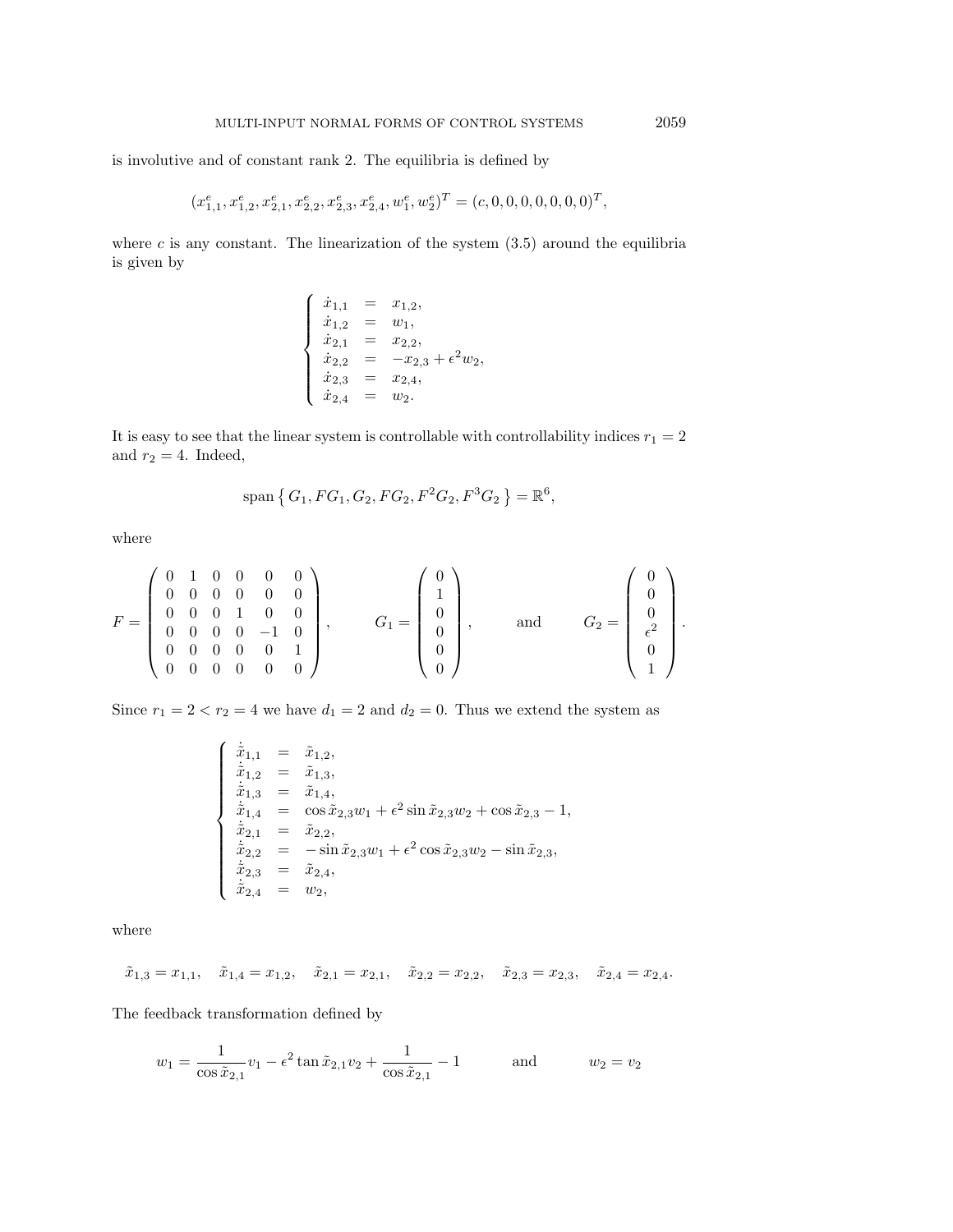takes the system into the following form:

$$
\begin{cases}\n\dot{\tilde{x}}_{1,1} = \tilde{x}_{1,2}, \\
\dot{\tilde{x}}_{1,2} = \tilde{x}_{1,3}, \\
\dot{\tilde{x}}_{1,3} = \tilde{x}_{1,4}, \\
\dot{x}_{1,4} = v_1, \\
\dot{\tilde{x}}_{2,1} = \tilde{x}_{2,2}, \\
\dot{\tilde{x}}_{2,2} = -\tan \tilde{x}_{2,3}v_1 + \frac{\epsilon^2}{\cos \tilde{x}_{2,3}}v_2 - \tan \tilde{x}_{2,3}, \\
\dot{\tilde{x}}_{2,3} = \tilde{x}_{2,4}, \\
\dot{\tilde{x}}_{2,4} = v_2.\n\end{cases}
$$

The change of coordinates given by

$$
\begin{cases}\n\bar{x}_{1,1} = \tilde{x}_{1,1}, \n\bar{x}_{1,2} = \tilde{x}_{1,2}, \n\bar{x}_{1,3} = \tilde{x}_{1,3} - \epsilon^2 \int_0^{\tilde{x}_{2,3}} \frac{dt}{\cos t}, \n\bar{x}_{1,4} = \tilde{x}_{1,4} + \tilde{x}_{1,4} \tan \tilde{x}_{2,3} - \frac{\epsilon^2}{\cos \tilde{x}_{2,3}} \tilde{x}_{2,4}, \n\bar{x}_{2,1} = \tilde{x}_{2,1}, \n\bar{x}_{2,2} = \tilde{x}_{2,2}, \n\bar{x}_{2,3} = -\tan \tilde{x}_{2,3}, \n\bar{x}_{2,4} = -\tilde{x}_{2,4} (1 + \tan^2 \tilde{x}_{2,3}) = \dot{\bar{x}}_{2,3}\n\end{cases}
$$

followed by the feedback

$$
\bar{u}_1 = v_1
$$
, and  $\bar{u}_2 = \dot{\bar{x}}_{2,4} = -v_2(1 + \tan^2 \tilde{x}_{2,3}) - 2\tilde{x}_{2,4}^2 \tan \tilde{x}_{2,3}(1 + \tan^2 \tilde{x}_{2,3})$ 

brings the system into

$$
\begin{cases}\n\dot{\bar{x}}_{1,1} = \bar{x}_{1,2}, \\
\dot{\bar{x}}_{1,2} = \bar{x}_{1,3}, \\
\dot{\bar{x}}_{1,3} = \bar{x}_{1,4}, \\
\dot{\bar{x}}_{1,4} = \bar{u}_1, \\
\dot{\bar{x}}_{2,1} = x_{2,2} + \bar{x}_{1,4}\bar{x}_{2,3}, \\
\dot{\bar{x}}_{2,2} = \bar{x}_{2,3} - \bar{x}_{1,4}\bar{x}_{2,4} + \epsilon^2(1 - \bar{x}_{2,3}^2)\bar{x}_{2,4}^2, \\
\dot{\bar{x}}_{2,3} = \bar{x}_{2,4}, \\
\dot{\bar{x}}_{2,4} = \bar{u}_2.\n\end{cases}
$$

Comparing with Corollary 3.2 we get

$$
\begin{array}{rcl}\n\bar{f}_1^{2[2]}(\bar{x}) & = & \bar{x}_{1,4}\bar{x}_{2,3}Q_{1,4,1,2}^{2[0]}(\bar{x}), \\
\bar{f}_2^{2[2]}(\bar{x}) & = & \bar{x}_{1,4}\bar{x}_{2,4}P_{2,4,1,2}^{2[0]}(\bar{x}) + \bar{x}_{2,4}\bar{x}_{2,4}P_{2,4,2,2}^{2[0]}(\bar{x}), \\
\bar{f}_2^{2[4]}(\bar{x}) & = & \bar{x}_{2,4}\bar{x}_{2,4}P_{2,4,2,2}^{2[2]}(\pi_{2,4}^2(\bar{x})),\n\end{array}
$$

where

$$
Q_{1,4,1,2}^{2[0]}(\bar{x}) \equiv 1, \quad P_{2,4,1,2}^{2[0]}(\bar{x}) \equiv -1, \quad P_{2,4,2,2}^{2[0]}(\bar{x}) = \epsilon^2, \quad P_{2,4,2,2}^{2[2]}(\bar{x}) = -\epsilon^2 \bar{x}_{2,3}^2.
$$

This means that the system (3.5) is equivalent to the normal form

$$
\begin{cases}\n\dot{\bar{x}}_{1,3} = \bar{x}_{1,4}, \\
\dot{\bar{x}}_{1,4} = \bar{u}_1, \\
\dot{\bar{x}}_{2,1} = x_{2,2} + \bar{x}_{1,4}\bar{x}_{2,3}, \\
\dot{\bar{x}}_{2,2} = \bar{x}_{2,3} - \bar{x}_{1,4}\bar{x}_{2,4} + \epsilon^2(1 - \bar{x}_{2,3}^2)\bar{x}_{2,4}^2, \\
\dot{\bar{x}}_{2,3} = \bar{x}_{2,4}, \\
\dot{\bar{x}}_{2,4} = \bar{u}_2.\n\end{cases}
$$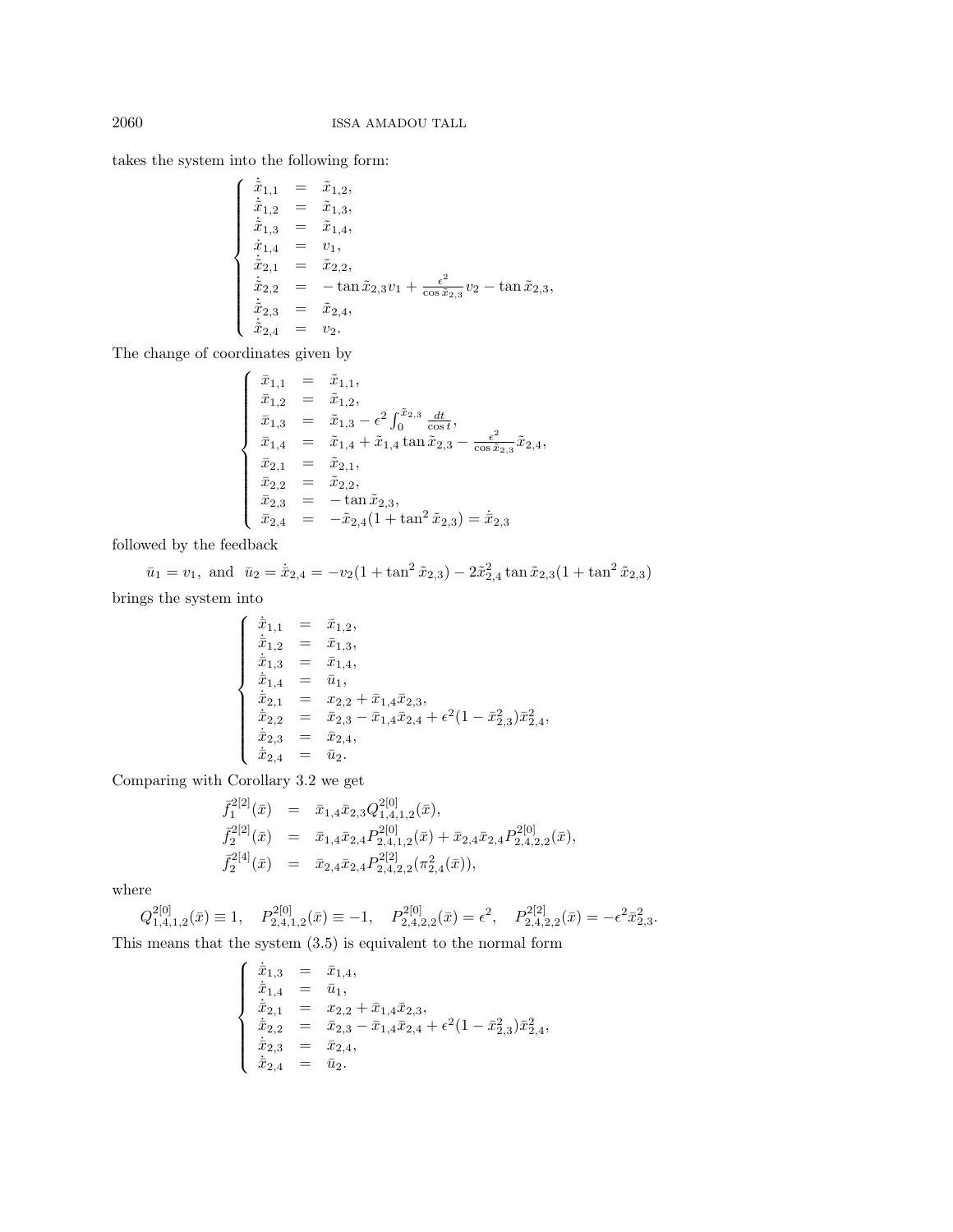Notice that the *added variables*  $\bar{x}_{1,1}$  and  $\bar{x}_{1,2}$  are not present in the normal form. We may also notice that in both *Examples* 1 and 2 the transformations taking the corresponding systems into their normal forms are smooth, actually they are analytic. Though little is known about the convergence of the formal transformations taking a system into its normal form, this gives hope.

**3.3. Nearby controllability.** In this subsection we generalize a result obtained earlier in collaboration with Kang et al. [30]. We proved that for systems with one nonzero uncontrollable mode the set of equilibria is a smooth curve passing by the origin. Moreover, provided that some term in the normal form is nonzero, the system becomes linearly controllable at these equilibria (except at the origin). This is called a bifurcation of controllability and the conclusion drawn from this study is that we can stabilize the system at any nearby point of the origin.

A parallel analysis could be made for multi-input systems with one nonzero uncontrollable mode. Indeed, consider the system  $\Pi^{\leq d}$  defined by (2.1) and assume that  $q = 1$ , i.e.,  $J = \lambda$ . The equilibria set of this system is

$$
E = \left\{ (z, x) \in \mathbb{R} \times \mathbb{R}^{n-1} \text{ such that } \exists u \in \mathbb{R}^p : H(z, x, u) = 0 \right\},\
$$

where  $H(z, x, u) = (q(z, x, u), f(z, x, u))$  with

$$
g(z, x, u) = \lambda z + \sum_{m=1}^{d} g^{[m-1]}(z, x, u) + O(z, x, u)^{d},
$$
  

$$
f(z, x, u) = Ax + Bu + \sum_{m=0}^{d} f^{[m]}(z, x, u) + O(z, x, u)^{d+1}.
$$

We will show that E is a surface parameterized by  $x^1 = (x_{1,1}, x_{2,1}, \ldots, x_{p,1})^T$ . If we denote by  $\mathbf{x}_s = (x_{s,2}, \dots, x_{s,r})^T$  for all  $1 \le s \le p$  and  $\mathbf{x} = (\mathbf{x}_1^T, \dots, \mathbf{x}_p^T)$ , then we have

$$
\frac{\partial H(z, x, u)}{\partial (z, \mathbf{x}, u)}\Big|_{(z, x, u)=0} = \text{diag}(\lambda, \text{Id}_{\mathbb{R}^{n-1}}).
$$

Since  $\lambda \neq 0$ , the matrix diag  $(\lambda, \mathrm{Id}_{\mathbb{R}^{n-1}})$  is invertible. The *implicit function theorem* implies that the equation

$$
H(z, x, u) = H(z, x1, \mathbf{x}, u) = 0
$$

has a solution in a neighborhood of the origin parameterized by the variables  $x<sup>1</sup>$ , that is, there exist functions

$$
z = z^{e}(x^{1}), \mathbf{x} = \mathbf{x}^{e}(x^{1}), \mathbf{u} = u^{e}(x^{1})
$$

so that for some open neighborhood  $V$  of the origin in  $\mathbb{R}^p$ , we have

$$
H(z^{e}(x^{1}), x^{1}, \mathbf{x}^{e}(x^{1}), u^{e}(x^{1})) = 0 \text{ for all } x^{1} \in \mathcal{V} \subset \mathbb{R}^{p}.
$$

We thus deduce that the equilibria set is a surface parameterized by the variables  $x^1$ .

Let us denote by  $E_0$  the subset of  $E$  defined by

$$
E_0 = \{ (z, x) \in E \text{ such that } x_{s,1} \neq 0 \text{ for all } 1 \leq s \leq p \}.
$$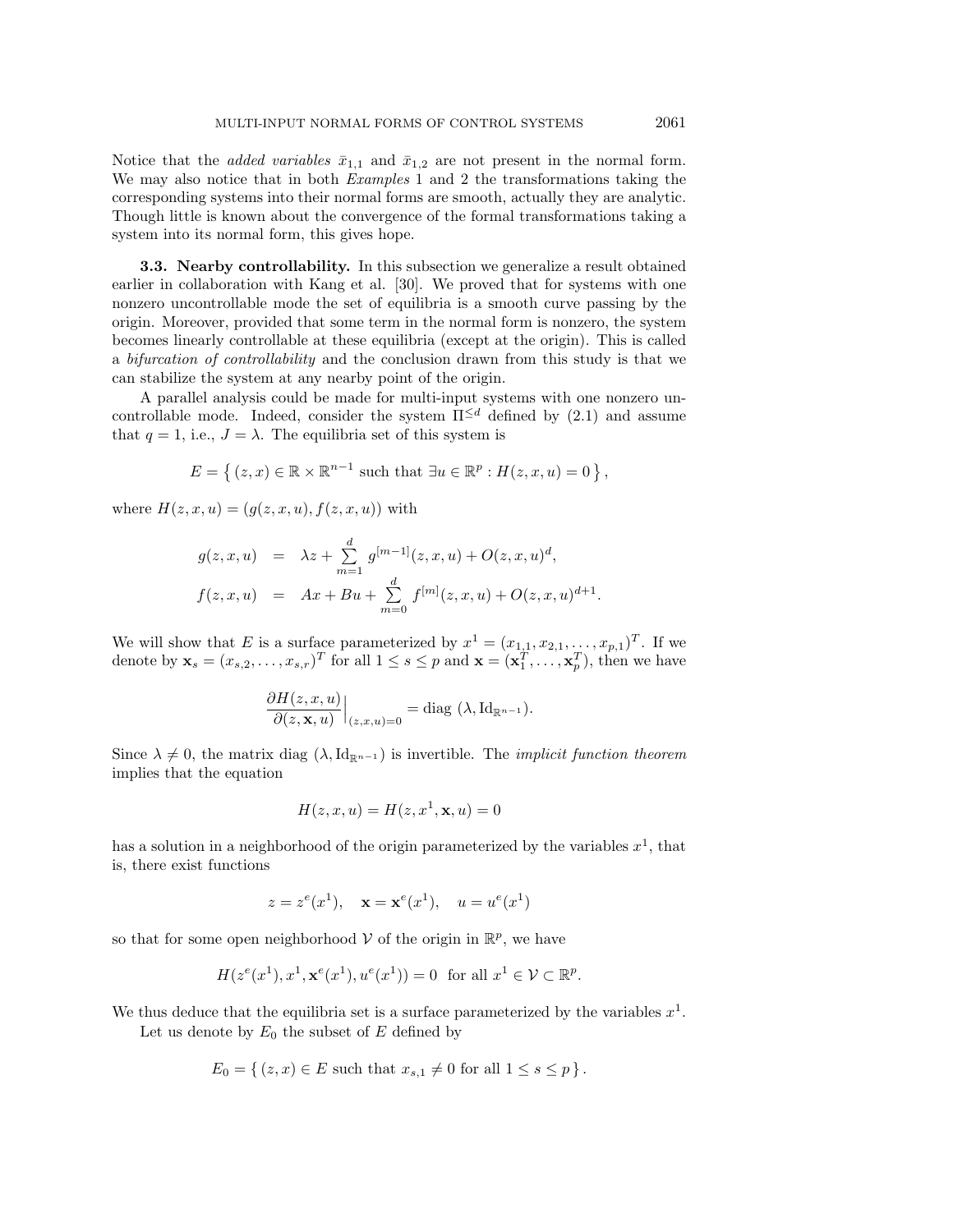2062 ISSA AMADOU TALL

Consider the normal form of  $\Pi^{\leq d}$  given by (3.1)–(3.3), where (since  $q = 1$ ) we have

$$
\bar{g}_1^{[m-1]}(\bar{z}, \bar{x}, \bar{u}) = \sum_{1 \le s \le t \le p} \sum_{i=1}^{r+1} \bar{x}_{s,i} \bar{x}_{t,i} P_{1,i,s,t}^{[m-3]}(\bar{z}, \pi_{t,i}^s(\bar{x})) + \sum_{1 \le s < t \le p} \sum_{i=2}^{r+1} \bar{x}_{s,i} \bar{x}_{t,i-1} Q_{1,i,s,t}^{[m-3]}(\bar{z}, \pi_{t,i-1}^t(\bar{x}))
$$

for any  $m \geq 3$ .

An analogous result to that given in [30] could be formulated as follows.

THEOREM 3.3. Consider the system  $\Pi^{\leq d}$  defined by (2.1) for  $d \in \mathbb{N} \cup \{\infty\}$ sufficiently large enough. If there are integers  $3 \le m \le d$  and  $1 \le s \le t \le p$  so that

$$
P_{1,1,s,t}^{[m-3]}(\bar{z},\pi_{t,1}^s(\bar{x}))\Big|_{\bar{z}=0}=P_{1,1,s,t}^{[m-3]}(\bar{x}_{1,1},\ldots,\bar{x}_{s,1},\bar{x}_{t,1})\neq 0,
$$

then the system  $\Pi^{\leq d}$  is linearly controllable at any point of  $E_0$ .

The proof of this result is straightforward and follows the same steps as in [30]. The domain where the system is linearly controllable could be, of course, larger than the subset  $E_0$ , but this will depend on the normal form.

Example 3. Consider the system

$$
\begin{cases}\n\dot{z} = z + x_{1,1}x_{2,1}, \\
\dot{x}_{1,1} = x_{1,2}, \\
\dot{x}_{1,2} = x_{1,3}, \\
\dot{x}_{1,3} = u_1, \\
\dot{x}_{2,1} = x_{2,2}, \\
\dot{x}_{2,2} = u_2,\n\end{cases}
$$

which is already in normal form. Its equilibria set is given by

$$
E = \left\{ (-x_{1,1}x_{2,1}, x_{1,1}, 0, 0, x_{2,1}, 0)^T \in \mathbb{R}^6 : (x_{1,1}, x_{2,1})^T \in \mathbb{R}^2 \right\}.
$$

The system is not linearly controllable at the origin but it is at any other point of E. Indeed, put

$$
f(z, x, u) = (z + x_{1,1}x_{2,1}, x_{1,2}, x_{1,3}, 0, x_{2,2}, 0)^T,
$$

$$
g_1(z, x, u) = (0, 0, 0, 1, 0, 0)^T
$$
, and  $g_2(z, x, u) = (0, 0, 0, 0, 0, 1)^T$ .

(i) If  $x_{1,1} \neq 0$ , we have

$$
\text{span}\{g_1, ad_f g_1, ad_f^2 g_1, g_2, ad_f g_2, ad_f^2 g_2\}(z, x) = \mathbb{R}^6
$$

for all  $(z, x) \neq (0, 0)$  in E.

(ii) If  $x_{2,1} \neq 0$ , we have

$$
\text{span}\left\{g_1, ad_f g_1, ad_f^2 g_1, ad_f^3 g_1, g_2, ad_f g_2, \ \right\}(z, x) = \mathbb{R}^6
$$

for all  $(z, x) \neq (0, 0)$  in E.

In this example the linear controllability occurs outside the subset  $E_0$  for which we have  $\bar{x}_{1,1} \neq 0$  and  $\bar{x}_{2,1} \neq 0$ .

However, if we replace  $\dot{z} = z + x_{1,1}x_{2,1}$  by  $\dot{z} = z + x_{1,1}^2x_{2,1}^2$ , then the linear controllability will occur only inside  $E_0$ .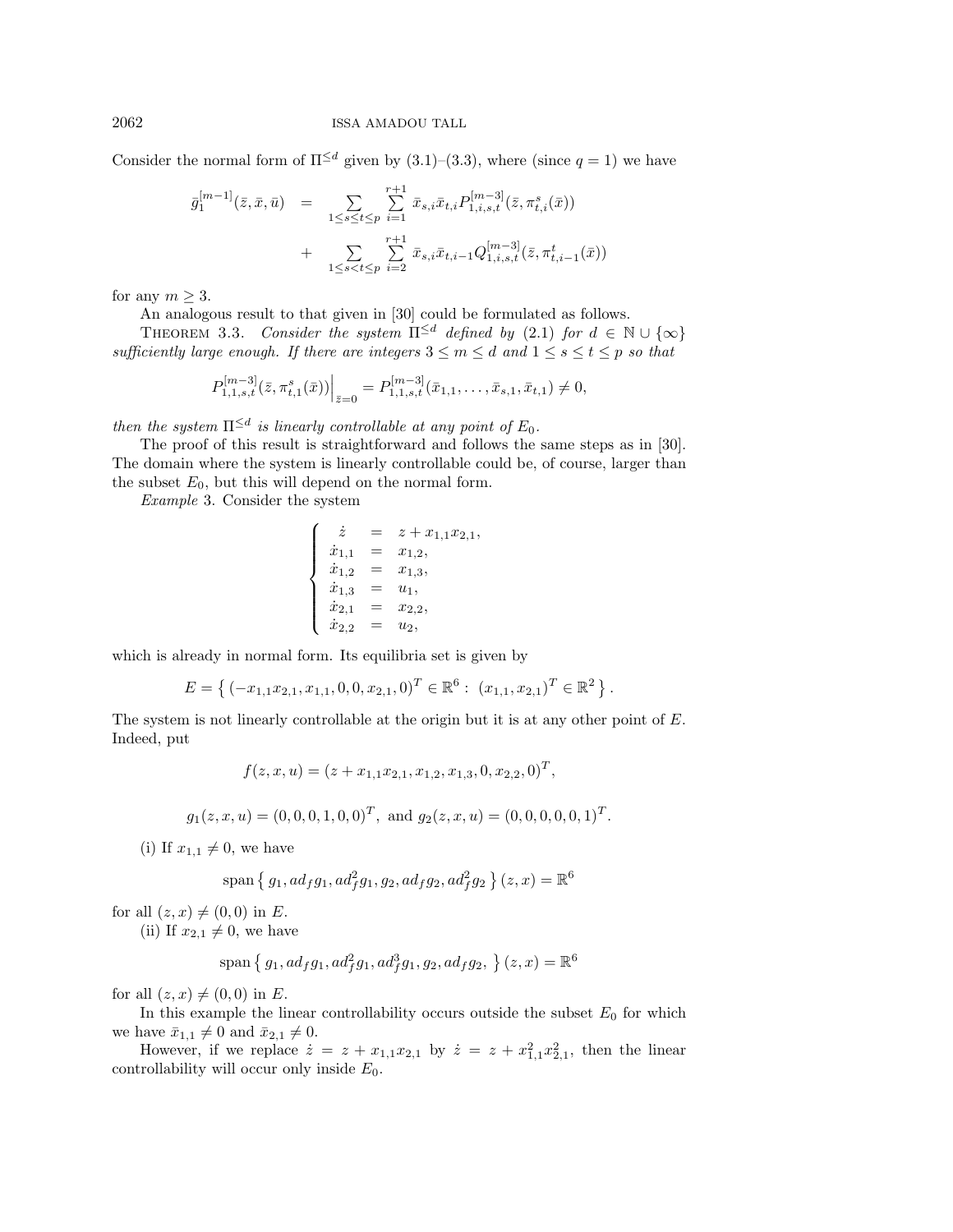**4. Proofs of main results.** The aim of this section is to prove Theorem 3.1. The proof of Corollary 3.2 is given in [42].

Consider the system  $\Pi^{\leq d}$  defined by (2.1). Following [44] it is possible to show that the terms  $f^{[0]}(z)$  and  $f^{[1]}(z, x)$  can be removed. Thus, without loss of generality we will assume that the system  $\Pi^{\leq d}$  is of the form

(4.1) 
$$
\Pi^{\leq d} : \begin{cases} \dot{z} = Jz + g^{[0]}(z) + \sum_{m=2}^{d} g^{[m-1]}(z, x, u) + O(z, x, u)^{d}, \\ \dot{x} = Ax + Bu + \sum_{m=2}^{d} f^{[m]}(z, x, u) + O(z, x, u)^{d+1}. \end{cases}
$$

We like to study the action of the feedback transformation

$$
\Upsilon^m : \begin{cases} \bar{z} &= z + \psi^{[m-1]}(z, x), \\ \bar{x} &= x + \phi^{[m]}(z, x), \\ u &= \bar{u} + \gamma^{[m]}(z, x, \bar{u}) \end{cases}
$$

on the system  $\Pi^{\leq d}$  up to some degree. First, remark that the inverse of this transformation is such that

$$
\begin{cases}\n z &= \bar{z} - \psi^{[m-1]}(\bar{z}, \bar{x}) + O(\bar{z}, \bar{x})^m, \\
 x &= \bar{x} - \phi^{[m]}(\bar{z}, \bar{x}) + O(\bar{z}, \bar{x})^{m+1}, \\
 u &= \bar{u} + \gamma^{[m]}(\bar{z}, \bar{x}, \bar{u}) + O(\bar{z}, \bar{x}, \bar{u})^{m+1}.\n\end{cases}
$$

Then the uncontrollable part is transformed as

$$
\begin{split}\n\dot{\overline{z}} &= \dot{z} + \frac{\partial \psi^{[m-1]}}{\partial z}(z, x)\dot{z} + \frac{\partial \psi^{[m-1]}}{\partial x}(z, x)\dot{x} \\
&= Jz + g^{[0]}(z) + \dots + g^{[m-1]}(z, x, u) + O(z, x, u)^m \\
&+ \frac{\partial \psi^{[m-1]}}{\partial z}(z, x)(Jz + g^{[0]}(z)) + \frac{\partial \psi^{[m-1]}}{\partial x}(z, x)(Ax + Bu) + O(z, x, u)^m \\
&= J\overline{z} + g^{[0]}(\overline{z}) + \dots + g^{[m-1]}(\overline{z}, \overline{x}, \overline{u}) - \left(J + \frac{\partial g^{[0]}}{\partial z}(\overline{z})\right)\psi^{[m-1]}(\overline{z}, \overline{x}) \\
&+ \frac{\partial \psi^{[m-1]}}{\partial z}(\overline{z}, \overline{x})(J\overline{z} + g^{[0]}(\overline{z})) + \frac{\partial \psi^{[m-1]}}{\partial x}(\overline{z}, \overline{x})(A\overline{x} + B\overline{u}) + O(\overline{z}, \overline{x}, \overline{u})^m.\n\end{split}
$$

It clearly appears that the terms of degree  $m-2$  or less of the uncontrollable part remain unmodified while the terms of degree  $m - 1$  or higher are modified.

Similarly, we can show that

$$
\begin{split} \dot{\bar{x}} &= A\bar{x} + B\bar{u} + f^{[2]}(\bar{z}, \bar{x}, \bar{u}) + \dots + f^{[m]}(\bar{z}, \bar{x}, \bar{u}) - A\phi^{[m]}(\bar{z}, \bar{x}) - B\gamma^{[m]}(\bar{z}, \bar{x}, \bar{u}) \\ &+ \frac{\partial \phi^{[m]}}{\partial z}(\bar{z}, \bar{x})(J\bar{z} + g^{[0]}(\bar{z})) + \frac{\partial \phi^{[m]}}{\partial x}(\bar{z}, \bar{x})(A\bar{x} + B\bar{u}) + O(\bar{z}, \bar{x}, \bar{u})^{m+1}, \end{split}
$$

which means that the terms of degree  $m - 1$  or less of the controllable part are preserved while the terms of degree m or higher are modified.

To study the action of the feedback transformation  $\Upsilon^m$  on the terms of degree m (terms of degree  $m-1$  of the uncontrollable part and of degree m for the controllable part) of the system  $\Pi^{\leq d}$ , it is enough to study their action on a *homogeneous system* of the form

(4.2) 
$$
\Pi^m: \begin{cases} \dot{z} = Jz + g^{[0]}(z) + g^{[m-1]}(z, x, u), \\ \dot{x} = Ax + Bu + f^{[m]}(z, x, u). \end{cases}
$$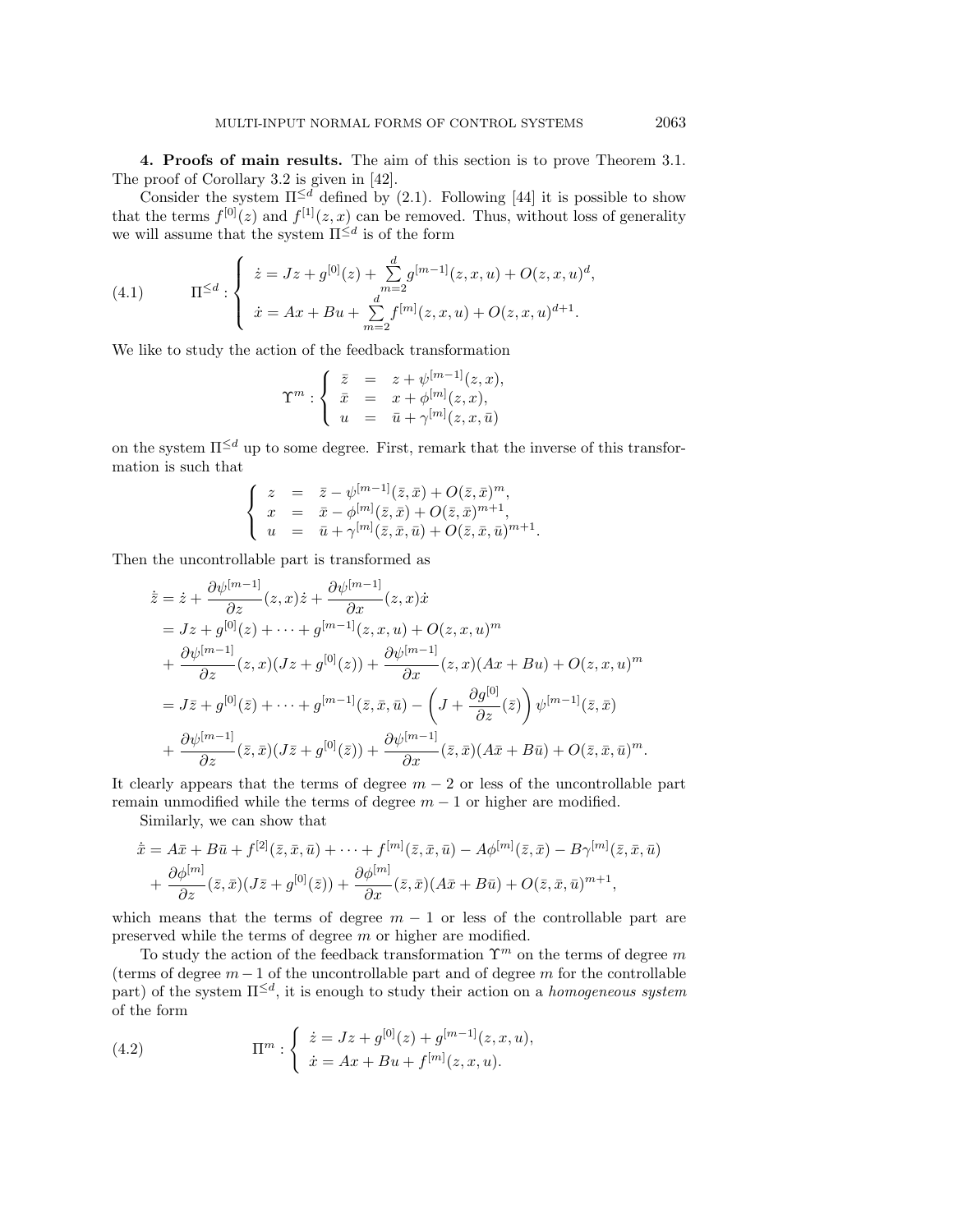The proof of Theorem 3.1 will follow if we show that, by a feedback transformation  $\Upsilon^m$ , we can take the system (4.2) into the normal form

$$
\Pi_{NF}^m: \begin{cases} \dot{\bar{z}} = J\bar{z} + g^{[0]}(\bar{z}) + \bar{g}^{[m-1]}(\bar{z}, \bar{x}, \bar{u}), \\ \dot{\bar{x}} = A\bar{x} + B\bar{u} + \bar{f}^{[m]}(\bar{z}, \bar{x}, \bar{u}), \end{cases}
$$

where the components of  $\bar{g}^{[m-1]}(\bar{z}, \bar{x}, \bar{u})$  and  $\bar{f}^{[m]}(\bar{z}, \bar{x}, \bar{u})$  are given by  $(3.1)$ – $(3.3)$ .

Indeed, if this is true we then consider the system  $\Pi^{\leq d}$  of the form (4.1) and we first apply a quadratic feedback transformation  $\Upsilon^2$  to take it to the form

$$
\Pi^{\leq d} : \begin{cases} \dot{\bar{z}} = J\bar{z} + g^{[0]}(\bar{z}) + \bar{g}^{[1]}(\bar{z}, \bar{x}, \bar{u}) + \sum_{m=3}^{d} g^{[m-1]}(\bar{z}, \bar{x}, \bar{u}) + O(\bar{z}, \bar{x}, \bar{u})^{d}, \\ \dot{\bar{x}} = A\bar{x} + B\bar{u} + \bar{f}^{[2]}(\bar{z}, \bar{x}, \bar{u}) + \sum_{m=3}^{d} f^{[m]}(\bar{z}, \bar{x}, \bar{u}) + O(\bar{z}, \bar{x}, \bar{u})^{d+1}, \end{cases}
$$

where the vector fields  $\bar{g}^{[1]}(\bar{z}, \bar{x}, \bar{u})$ , and  $\bar{f}^{[2]}(\bar{z}, \bar{x}, \bar{u})$  are in their normal forms, and the vector fields  $g^{[m-1]}(\bar{z}, \bar{x}, \bar{u})$  and  $f^{[m]}(\bar{z}, \bar{x}, \bar{u})$  stand for the new transformed vector fields. We thus apply a cubic transformation  $\Upsilon^3$  to take the system above into the form

$$
\Pi^{\leq d} : \begin{cases} \n\dot{\bar{z}} = J\bar{z} + g^{[0]}(\bar{z}) + \bar{g}^{[1]}(\bar{z}, \bar{x}, \bar{u}) + \bar{g}^{[2]}(\bar{z}, \bar{x}, \bar{u}) + \sum_{m=4}^{d} g^{[m-1]}(\bar{z}, \bar{x}, \bar{u}) + O(\bar{z}, \bar{x}, \bar{u})^{d}, \\
\dot{\bar{x}} = A\bar{x} + B\bar{u} + \bar{f}^{[2]}(\bar{z}, \bar{x}, \bar{u}) + \bar{f}^{[3]}(\bar{z}, \bar{x}, \bar{u}) + \sum_{m=4}^{d} f^{[m]}(\bar{z}, \bar{x}, \bar{u}) + O(\bar{z}, \bar{x}, \bar{u})^{d+1},\n\end{cases}
$$

where  $\bar{g}^{[1]}(\bar{z},\bar{x},\bar{u}), \bar{g}^{[2]}(\bar{z},\bar{x},\bar{u}), \bar{f}^{[2]}(\bar{z},\bar{x},\bar{u}),$  and  $\bar{f}^{[3]}(\bar{z},\bar{x},\bar{u})$  are in their normal forms. The vectors  $g^{[m-1]}(\bar{z}, \bar{x}, \bar{u})$  and  $f^{[m]}(\bar{z}, \bar{x}, \bar{u})$ , for  $m \geq 4$  are the new transformed vector fields. The process continues until the original system is in the desired normal form.

Proof of Theorem 3.1. As stated above, we need to prove that the homogeneous system  $\Pi^{[m]}$  could be transformed into the normal form  $\Pi_{NF}^{[m]}$  by a homogeneous transformation  $\Upsilon^m$ . The proof will be divided into two parts. In the first part we will deal with the controllable mode and in the second part we will consider the uncontrollable mode.

(i) Consider the kth subsystem

$$
\Pi^{k[m]} : \begin{cases} \dot{x}_{k,1} & = x_{k,2} + f_1^{k[m]}(z,x,u), \\ & \vdots \\ \dot{x}_{k,r-1} & = x_{k,r} + f_{r-1}^{k[m]}(z,x,u), \\ \dot{x}_{k,r} & = u_k. \end{cases}
$$

Let us denote by  $\mathfrak{P}^m(\mathbb{R}^q \times \mathbb{R}^{n-q} \times \mathbb{R}^p)$  the set of all homogeneous polynomials of degree m in the variables  $(x, u) \in \mathbb{R}^{n-q} \times \mathbb{R}^p$  whose coefficients are functions of the variable  $z \in \mathbb{R}^q$ .

For a fixed j,  $1 \leq j \leq r-1$  we define the set  $\mathfrak{F}_{j}^{m}(\mathbb{R}^{q} \times \mathbb{R}^{n-q} \times \mathbb{R}^{p})$  of all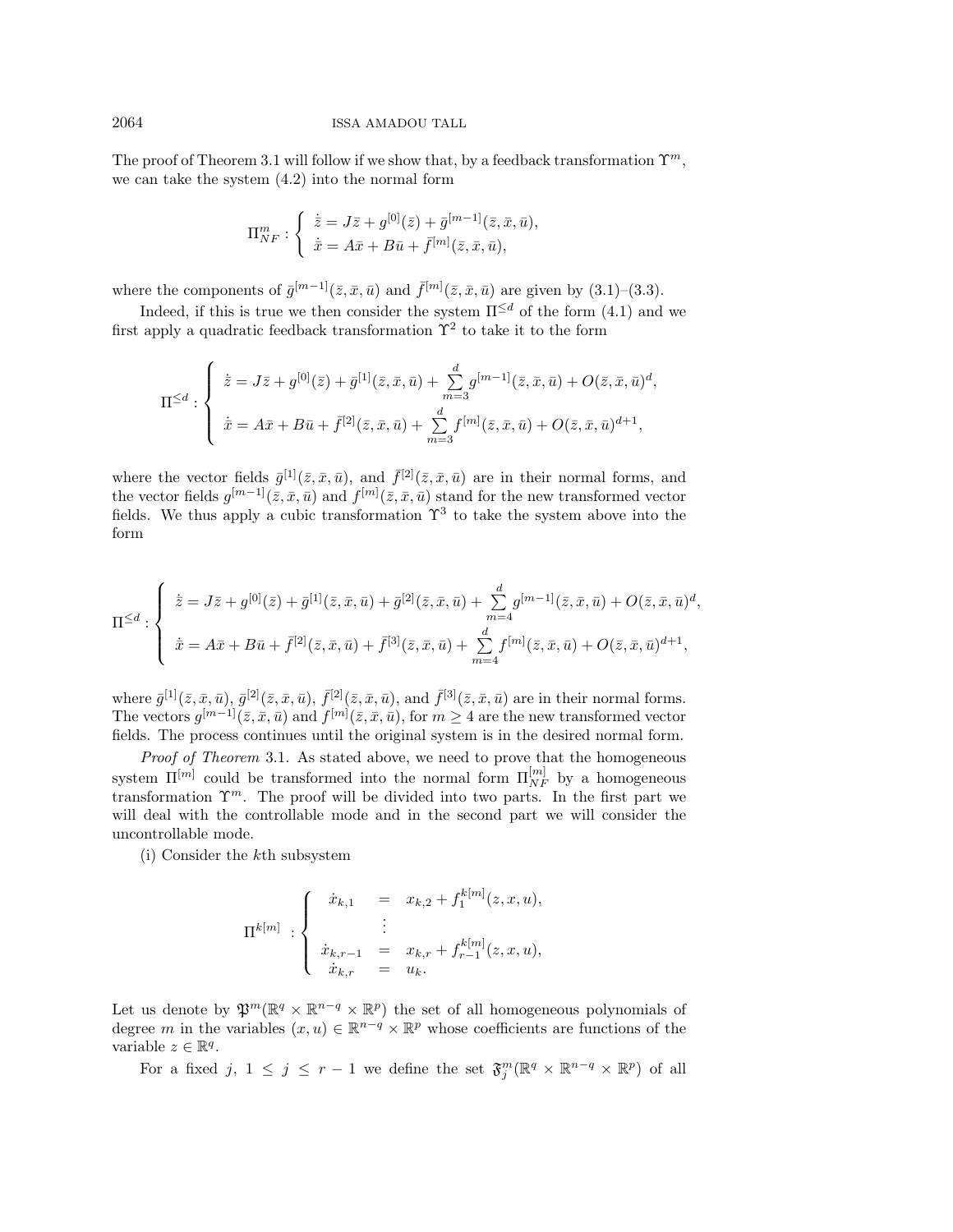homogeneous polynomials  $h^{[m]}(z, x, v) \in \mathfrak{P}^m(\mathbb{R}^q \times \mathbb{R}^{n-q} \times \mathbb{R}^p)$  such that

$$
h^{[m]}(z, x, v) = \sum_{1 \le s \le t \le p} \sum_{i=j+2}^{r+1} x_{s,i} x_{t,i} P_{j,i,s,t}^{k[m-2]}(z, \pi_{t,i}^s(x)) + \sum_{1 \le s < t \le p} \sum_{i=j+2}^{r+1} x_{s,i} x_{t,i-1} Q_{j,i,s,t}^{k[m-2]}(z, \pi_{t,i-1}^t(x)).
$$

For simplicity we will just refer to  $\mathfrak{P}^m(\mathbb{R}^q \times \mathbb{R}^{n-q} \times \mathbb{R}^p)$  and  $\mathfrak{F}_j^m(\mathbb{R}^q \times \mathbb{R}^{n-q} \times \mathbb{R}^p)$ as  $\mathfrak{P}^m$  and  $\mathfrak{F}_j^m$ , respectively. Denote by  $\mathfrak{E}_j^m$  the subspace of  $\mathfrak{P}^m$  so that

$$
\mathfrak{P}^m=\mathfrak{F}_j^m\oplus \mathfrak{E}_j^m.
$$

We want to prove that the subsystem  $\Pi^{k[m]}$  could be transformed into the normal form

$$
\Pi_{NF}^{k[m]} : \begin{cases} \n\dot{\bar{x}}_{k,1} = \bar{x}_{k,2} + \bar{f}_1^{k[m]}(\bar{z}, \bar{x}, \bar{u}), \\
\vdots \\
\dot{\bar{x}}_{k,r-1} = \bar{x}_{k,r} + \bar{f}_{r-1}^{k[m]}(\bar{z}, \bar{x}, \bar{u}), \\
\dot{\bar{x}}_{k,r} = \bar{u}_k,\n\end{cases}
$$

where for any  $1 \leq j \leq r-1$ , the homogeneous polynomial  $\bar{f}_j^{k[m]}(\bar{z}, \bar{x}, \bar{u})$  is of the form (3.3). Assume that the first  $j-1$  components  $f_1^{k[m]}(z,x,u),\ldots,f_{j-1}^{k[m]}(z,x,u)$ of  $\Pi^{k[m]}$  are already in their normal forms and let us focus exclusively on the jth component  $f_j^{k[m]}(z,x,u)$ .

Since  $f_j^{k[m]}(z, x, u) \in \mathfrak{P}^m$ , it decomposes uniquely as

$$
f_j^{k[m]}(z, x, u) = \bar{f}_j^{k[m]}(z, x, u) + \tilde{f}_j^{k[m]}(z, x, u),
$$

where  $\bar{f}_j^{k[m]}(z,x,u) \in \mathfrak{F}_j^m$  and  $\tilde{f}_j^{k[m]}(z,x,u) \in \mathfrak{E}_j^m$ . We may remark that  $\tilde{f}_j^{k[m]}(z,x,u)$ is necessarily affine in u; otherwise its projection on  $\mathfrak{F}_{j}^{m}$  will not be zero.

We may also suppose that  $\tilde{f}_j^{k[m]}(z, x, u)$  doesn't depend on u. Indeed, if

$$
\tilde{f}_j^{k[m]}(z, x, u) = \sum_{t=1}^p u_t R_{j,t}^{k[m-1]}(z, x) + \hat{f}_j^{k[m]}(z, x)
$$

it suffices to take the change of variable

$$
\bar{x}_{k,j} = x_{k,j} - \sum_{1 \le t \le p} \int_0^{x_{t,r}} R_{j,t}^{k[m-1]}(z,x) d\epsilon,
$$

to get rid of those terms that depend on  $u$ . Of course, in order for the integral to make sense, the variable  $x_{t,r}$  of the polynomial  $R_{j,t}^{k[m-1]}(z, x)$  will be replaced by the parameter of integration  $\epsilon.$ 

Now, if we assume that  $\tilde{f}_j^{k[m]}(z, x, u)$  doesn't depend on u, it suffices to take the change of coordinates

$$
\bar{x}_{k,j+1} = x_{k,j+1} + \tilde{f}_j^{k[m]}(z, x)
$$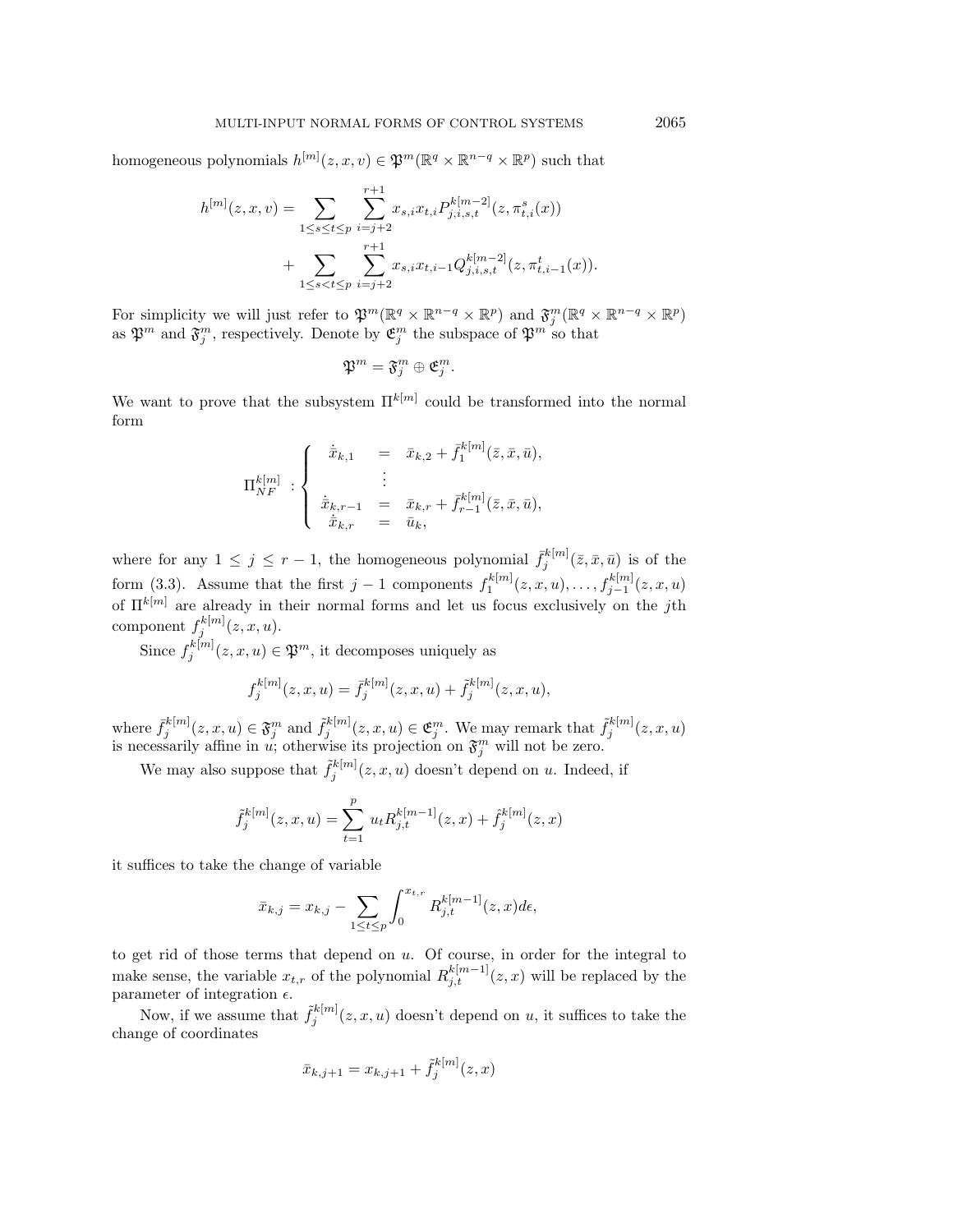#### 2066 ISSA AMADOU TALL

to get the jth component  $f_j^{k[m]}(z, x, u)$  into its normal form. As we now see, the procedure didn't modify the previous  $j-1$  components because the change of coordinates involves only the variables  $x_{k,j}$  and  $x_{k,j+1}$ , which didn't appear *linearly* in these components. For the same reason, it doesn't modify the other subsystems. This ends the proof of this part.

(ii) (a) The proof of this part will be done by induction. Consider the subsystem

(4.3) 
$$
\Pi^{[m-1]} : \dot{z} = Jz + g^{[0]}(z) + g^{[m-1]}(z, x, u)
$$

with  $m \geq 3$  and assume that for some  $2 \leq l \leq r$ , this system has been transformed so that

$$
g^{[m-1]}(z, x, u) = \tilde{g}^{[m-1]}(z, x, u) + \hat{g}^{[m-1]}(z, x, u),
$$

where for any  $1 \leq j \leq q$  we have

$$
\tilde{g}_j^{[m-1]}(z, x, u) = \sum_{1 \le s \le t \le p} \sum_{i=l+1}^{r+1} x_{s,i} x_{t,i} P_{j,i,s,t}^{[m-3]}(z, \pi_{t,i}^s(x)) + \sum_{1 \le s < t \le p} \sum_{i=l+1}^{r+1} x_{s,i} x_{t,i-1} Q_{j,i,s,t}^{[m-3]}(z, \pi_{t,i-1}^t(x))
$$

and  $\hat{g}^{[m-1]}(z, x, u)$  depends only on the variables z and  $x_{s,1}, \ldots, x_{s,l}$  for  $1 \le s \le p$ . We emphasize here that  $\hat{g}^{[m-1]}(z, x, u)$  doesn't depend on any variable  $x_{s,k}$  for  $k \geq l+1$ .

Each component of  $\hat{g}^{[m-1]}(z, x, u)$  could be uniquely decomposed as follows:

$$
\hat{g}_j^{[m-1]}(z, x, u) = \sum_{1 \le s \le t \le p} x_{s,l} x_{t,l} P_{j,l,s,t}^{[m-3]}(z, \pi_{t,l}^s(x)) \n+ \sum_{1 \le s < t \le p} x_{s,l} x_{t,l-1} Q_{j,l,s,t}^{[m-3]}(z, \pi_{t,l-1}^t(x)) \n+ \sum_{1 \le t \le p} x_{t,l} R_{j,l,t}^{[m-2]}(z, x) + S_{j,l}^{[m-1]}(z, x),
$$

where the polynomials  $R_{j,l,t}^{[m-2]}(z,x)$  and  $S_{j,l}^{[m-1]}(z,x)$  depend only on the variables z and  $x_{s,1},\ldots,x_{s,l-1}$  for  $1 \leq s \leq p$ .

It then suffices to apply the change of variables given, for any  $1 \leq j \leq q$ , by

$$
\bar{z}_j = z_j - \sum_{1 \le t \le p} \int_0^{x_{t,l-1}} R_{j,l,t}^{[m-2]}(z,x) d\epsilon,
$$

to get rid of the terms  $\sum 1 \le t \le px_{t,l} R_{j,l,t}^{[m-2]}(z,x)$ . For the need of the integral we replace the variable  $x_{t,l-1}$  in  $R_{j,l,t}^{[m-2]}(z, x)$  by the parameter of integration  $\epsilon$ .

This means that we transform the subsystem (4.3) into the form

$$
\Pi^{[m-1]} \; : \; \dot{\bar{z}} = J\bar{z} + g^{[0]}(\bar{z}) + g^{[m-1]}(\bar{z}, \bar{x}, \bar{u})
$$

with

$$
g^{[m-1]}(\bar{z}, \bar{x}, \bar{u}) = \tilde{g}^{[m-1]}(\bar{z}, \bar{x}, \bar{u}) + \hat{g}^{[m-1]}(\bar{z}, \bar{x}, \bar{u}),
$$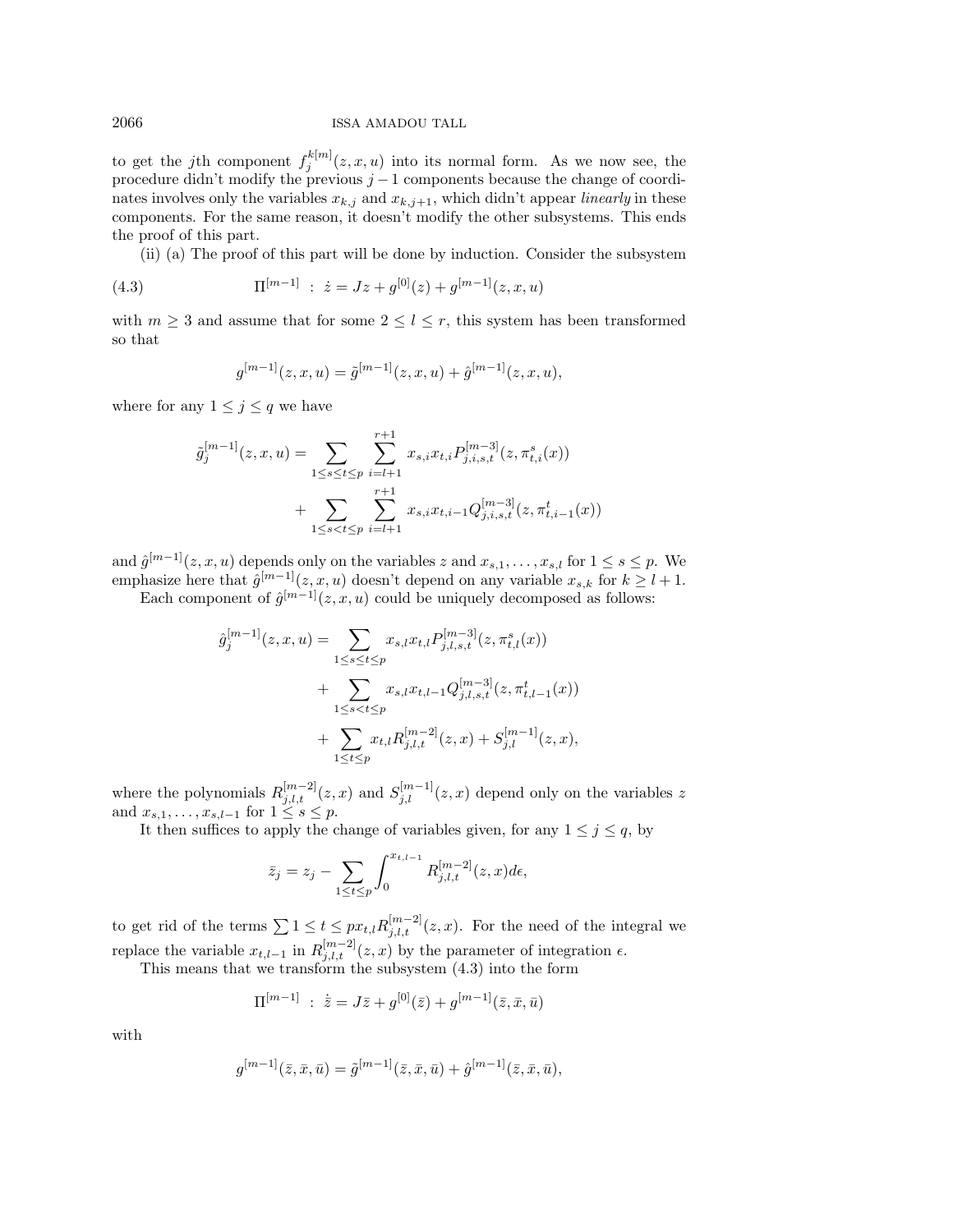where for any  $1 \leq j \leq q$  we have

$$
\tilde{g}_j^{[m-1]}(\bar{z}, \bar{x}, \bar{u}) = \sum_{1 \le s \le t \le p} \sum_{i=l}^{r+1} \bar{x}_{s,i} \bar{x}_{t,i} P_{j,i,s,t}^{[m-3]}(\bar{z}, \pi^s_{t,i}(\bar{x})) + \sum_{1 \le s < t \le p} \sum_{i=l}^{r+1} \bar{x}_{s,i} \bar{x}_{t,i-1} Q_{j,i,s,t}^{[m-3]}(\bar{z}, \pi^t_{t,i-1}(\bar{x}))
$$

and  $\hat{g}^{[m-1]}(\bar{z}, \bar{x}, \bar{u})$  depends only on the variables  $\bar{z}$  and  $\bar{x}_{s,1}, \ldots, \bar{x}_{s,l-1}$  for  $1 \leq s \leq p$ . This proves the induction argument. If we take  $l = 2$ , then  $\hat{g}^{[m-1]}(\bar{z}, \bar{x}, \bar{u})$  will depend only on the variables  $\bar{z}$  and  $\bar{x}_{s,1}$  for  $1 \leq s \leq p$ , which means that

$$
\hat{g}^{[m-1]}(\bar{z}, \bar{x}, \bar{u}) = \sum_{1 \leq s \leq t \leq p} \bar{x}_{s,1} \bar{x}_{t,1} P^{[m-3]}_{j,1,s,t}(z, \pi^s_{t,1}(x)).
$$

We thus deduce that

$$
g_j^{[m-1]}(\bar{z}, \bar{x}, \bar{u}) = \sum_{1 \le s \le t \le p} \sum_{i=1}^{r+1} \bar{x}_{s,i} \bar{x}_{t,i} P_{j,i,s,t}^{[m-3]}(\bar{z}, \pi_{t,i}^s(\bar{x})) + \sum_{1 \le s < t \le p} \sum_{i=2}^{r+1} \bar{x}_{s,i} \bar{x}_{t,i-1} Q_{j,i,s,t}^{[m-3]}(\bar{z}, \pi_{t,i-1}^t(\bar{x}))
$$

and this achieves the proof of this part.

(ii)(b) When  $m = 2$ , the homogeneous vector field  $g^{[m-1]}(z, x, u)$  is linear with respect to the variables  $x$  and  $u$ , that is,

$$
g^{[m-1]}(z,x,u) = \sum_{1 \le t \le p} \sum_{i=1}^{r+1} x_{t,i} P_{i,t}^{[0]}(z),
$$

where  $P_{i,t}^{[0]}(z) = (P_{1,i,t}^{[0]}(z), \ldots, P_{q,i,t}^{[0]}(z))$ <sup>T</sup> is a vector field that depends exclusively on the variable z.

The method is to apply first a change of coordinates of the form

$$
\tilde{z} = z - \sum_{1 \le t \le p} x_{t,r} P_{r+1,t}^{[0]}(z)
$$

to annihilate the terms

$$
\sum_{1 \le t \le p} x_{t,r+1} P_{r+1,t}^{[0]}(z) = \sum_{1 \le t \le p} u_t P_{r+1,t}^{[0]}(z).
$$

Then, apply a change of coordinates of the form

$$
\bar{z} = \tilde{z} - \sum_{1 \le t \le p} x_{t,r-1} \tilde{P}_{r,t}^{[0]}(\tilde{z})
$$

to annihilate the terms

$$
\sum_{1\leq t\leq p}x_{t,r}\tilde{P}^{[0]}_{j,r,t}(\tilde{z}),
$$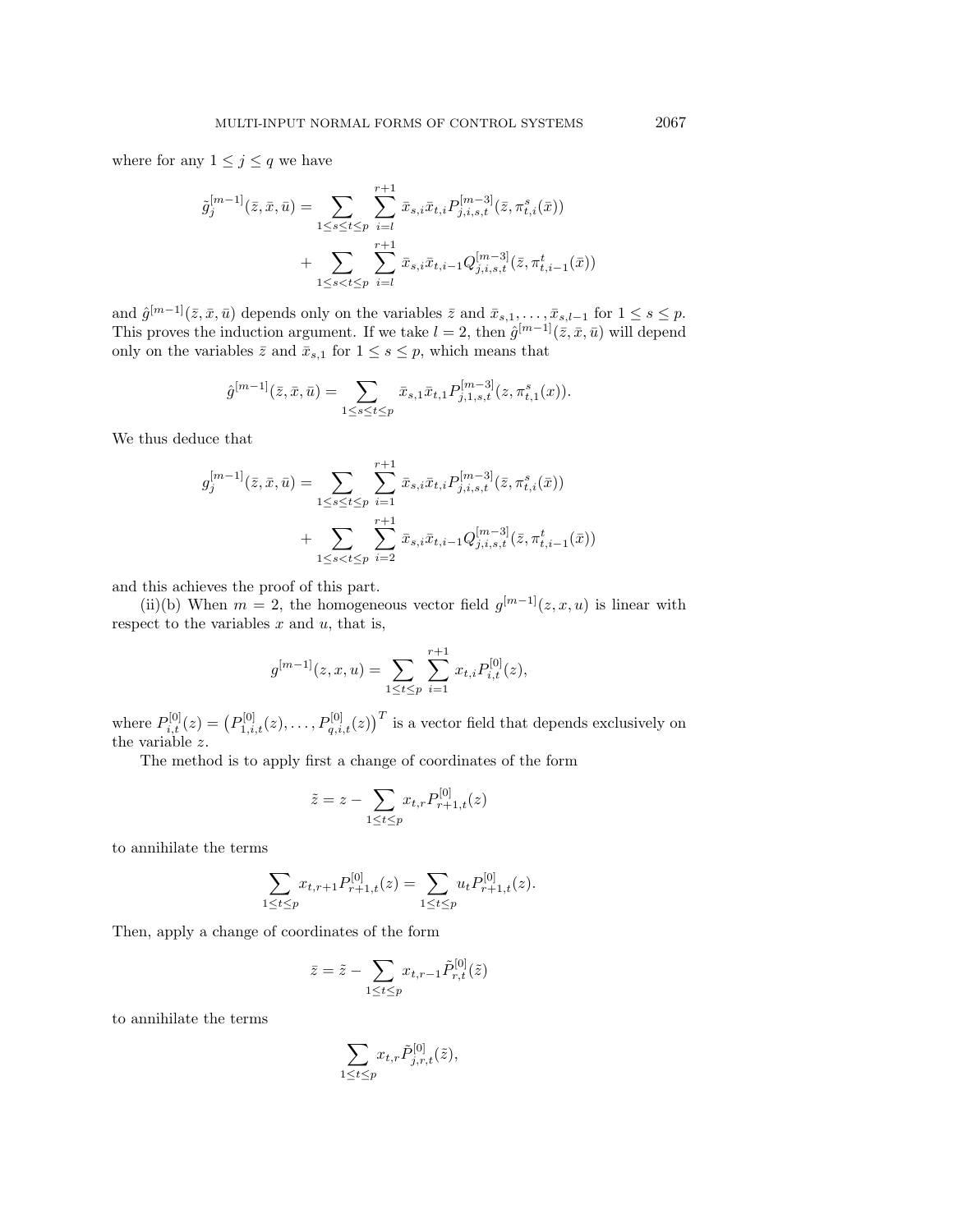where  $\tilde{P}_{j,r,t}^{[0]}(\tilde{z})$  denotes the new terms obtained after the first change of coordinates.

We keep applying this method until we get

$$
g^{[1]}(z, x, u) = \sum_{1 \le t \le p} x_{t,1} P^{[0]}_{1,t}(z).
$$

This completes the proof of item (ii) and that of the theorem.  $\Box$ 

#### REFERENCES

- [1] V. I. ARNOLD, Geometrical Methods in the Theory of Ordinary Differential Equations, 2nd ed., Springer-Verlag, New York, 1988.
- [2] J.-P. BARBOT, I. BELMOUHOUB, L. BOUTAT-BADDAS, Observability normal forms, in New Trends in Nonlinear Dynamics and Control, and Their Applications, W. Kang, M. Xiao, and C. Borges, eds., Springer-Verlag, Berlin, 2003, pp. 3–17.
- [3] B. BONNARD, Feedback equivalence for nonlinear systems and the time optimal control problem, SIAM J. Control Optim., 29 (1991), pp. 1300–1321.
- [4] B. Bonnard, Quadratic control systems, Math. Control Signals Systems, 4 (1991), pp. 139–160.
- [5] E. CARTAN, La Théorie des Groupes Finis et Continus et la Géométrie Différentielle traitées par la Méthode du Repère Mobile, Gauthier-Villars, Paris, 1937.
- [6] S. Celikovsky and H. Nijmeijer, Equivalence of nonlinear systems to triangular form: The singular case, Systems Control Lett., 27 (1996), pp. 135–144.
- [7] D. E. CHANG, W. KANG, AND A. J. KRENER, Normal forms and bifurcations of control systems, in Proceedings of the 39th IEEE Conference on Decision and Control, Vol. 2, 2000, pp. 1602–1607.
- [8] L. Cremean, W. B. Dunbar, D. V. Goh, J. Hickey, E. Kavins, J. Meltzer, and R. Murray, The Caltech multi-vehicle wireless testbed, in Proceedings of the 40th IEEE Conference on Decision and Control, Las Vegas, 2002, pp. 86–88.
- [9] W. B. DUNBAR AND R. MURRAY, Model predictive control of coordinated multi-vehicle formations, in Proceedings of the 40th IEEE Conference on Decision and Control, Las Vegas, 2002, pp. 4631–4636.
- [10] R. B. GARDNER, The Method of Equivalence and Its Applications, CBMS-NSF Regional Conf. Ser. Appl. Math., 58, SIAM, Philadelphia, 1989.
- [11] R. B. GARDNER AND W. SHADWICK, The GS algorithm for exact linearization to Brunovský normal form, IEEE Trans. Automat. Control, 37 (1992), pp. 224–230.
- [12] R. B. GARDNER, W. F. SHADWICK, AND G. R. WILKENS, A geometric isomorphism with applications to closed loop controls, SIAM J. Control Optim., 27 (1989), pp. 1361–1368.
- [13] R. B. GARDNER, W. F. SHADWICK, AND G. R. WILKENS, Feedback equivalence and symmetries of Brunovsk´y normal forms, in Dynamics and Control of Multibody Systems, Contemp. Math., 97, J. E. Marsden, P. S. Krishnaprasad, and J. C. Simo, eds., AMS, Providence, RI, 1989, pp. 115–130.
- [14] B. Hamzi, Analysis and stabilization of nonlinear systems with a zero-Hopf control bifurcation, in Proceedings of the 41st IEEE Conference on Decision and Control, Vol. 4, 2002, pp. 3912–3917.
- [15] J. Hauser, S. Sastry, and G. Meyer, Nonlinear control design for slightly nonminimum phase systems: Application to v/stol aircraft, Automatica J. IFAC, 28 (1992), pp. 665– 679.
- [16] L. R. Hunt and R. Su, Linear equivalents of nonlinear time varying systems, in Proceedings of the MTNS, Santa Monica, CA, 1981, pp. 119–123.
- [17] L. R. Hunt, R. Su, and G. Meyer, Design for multi-input nonlinear systems, in Differential Geometric Control Theory, R. Brockett, R. Millman, and H. J. Sussmann, eds., Birkhäuser, Boston, 1983, pp. 268–298.
- [18] B. Jakubczyk, Equivalence and invariants of nonlinear control systems, in Nonlinear Controllability and Optimal Control, H. J. Sussmann, ed., Marcel Dekker, New York, Basel, 1990, pp. 177–218.
- [19] B. Jakubczyk, Feedback Invariants, Critical Trajectories, and Hamiltonian Formalism, in Nonlinear Control in the Year 2000, Vol. 1, A. Isidori, F. Lamnabhi-Lagarrigue, and W. Respondek, eds., Springer, London, 2001, pp. 545–568.
- [20] B. Jakubczyk, Critical Hamiltonians and feedback invariants, in Geometry of Feedback and Optimal Control, B. Jakubczyk and W. Respondek, eds., Marcel Dekker, New York, Basel, 1998, pp. 219–256.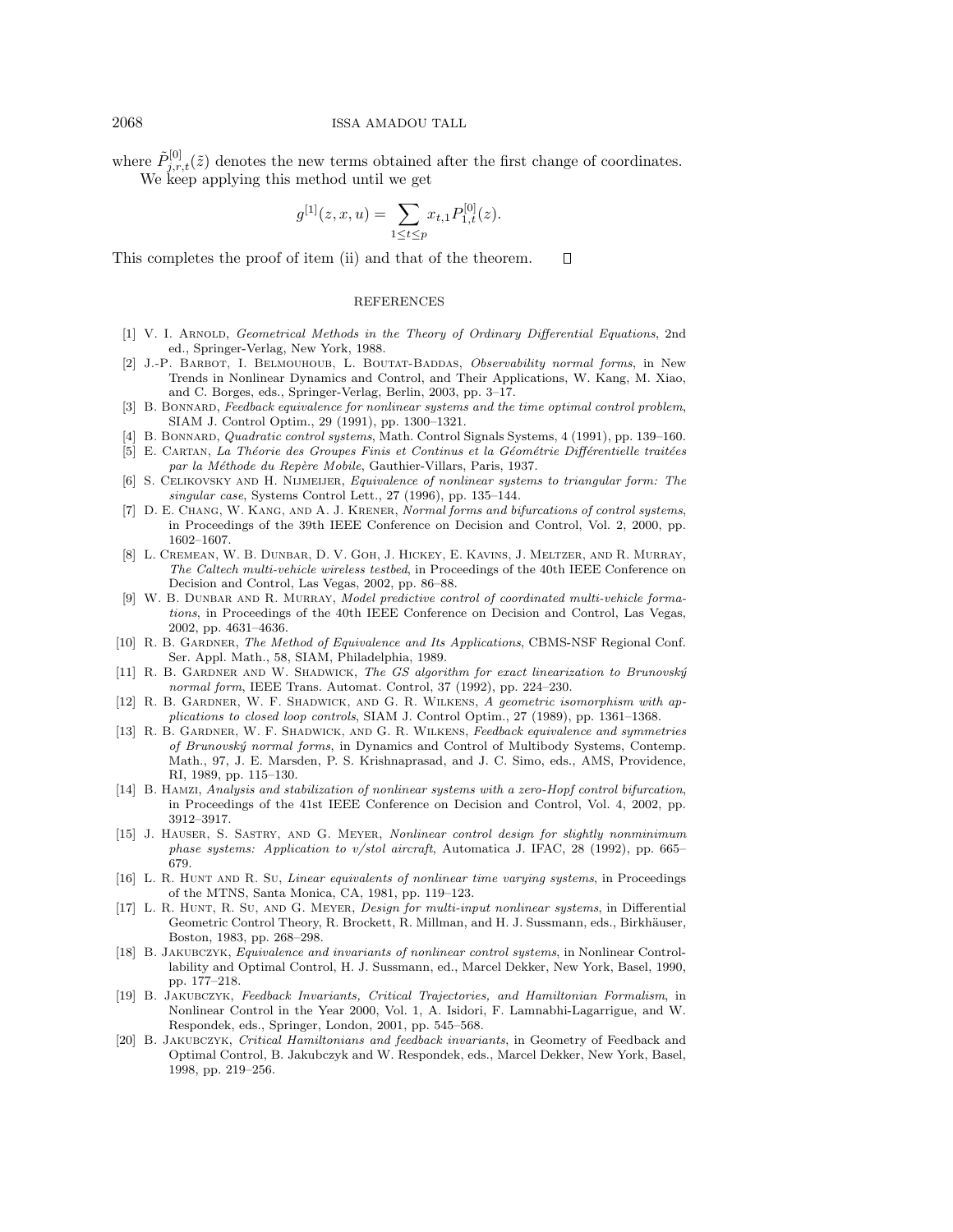- [21] B. JAKUBCZYK AND W. RESPONDEK, On linearization of control systems, Bull. Acad. Polon. Sci. Ser. Sci. Math., 28 (1980), pp. 517–522.
- [22] B. JAKUBCZYK AND W. RESPONDEK, Feedback classification of analytic control systems in the plane, in Analysis of Controlled Dynamical Systems, B. Bonnard, B. Bride, J. P. Gauthier, and I. Kupka, eds., Birkhäuser, Boston, 1991, pp. 263-273.
- [23] T. KAILATH, Linear Systems, Prentice-Hall, Englewood Cliffs, NJ, 1980.
- [24] W. Kang, Extended controller form and invariants of nonlinear control systems with a single input, J. Math. System. Estim. Control, 4 (1994), pp. 253–256.
- [25] W. Kang Quadratic normal forms of nonlinear control systems with uncontrollable linearization, in Proceedings of the 34th IEEE Conference on Decision and Control, New Orleans, Vol. 1, 1995, pp. 608–612.
- [26] W. Kang, Bifurcation and normal form of nonlinear control systems, Part I, SIAM J. Control Optim., 36 (1998), pp. 193–212.
- [27] W. Kang, Bifurcation and normal form of nonlinear control systems, Part II, SIAM J. Control Optim., 36 (1998), pp. 213–232.
- [28] W. Kang, Bifurcation control via state feedback for systems with a single uncontrollable mode, SIAM J. Control Optim., 38 (2000), pp. 1428–1452.
- [29] W. Kang and A. J. Krener, Extended quadratic controller normal form and dynamic state feedback linearization of nonlinear systems, SIAM J. Control Optim., 30 (1992), pp. 1319– 1337.
- [30] W. Kang, M. Xiao, J. Mao, and I. A. Tall, Controllability and local accessibility—A normal form approach, IEEE Trans. Automat. Control, 48 (2003), pp. 1724–1736.
- [31] A. J. KRENER, Approximate linearization by state feedback and coordinate change, Systems Control Lett., 5 (1984), pp. 181–185.
- [32] A. J. KRENER, W. KANG, AND D. E. CHANG, Normal forms of linearly uncontrollable nonlinear control systems with single-input, in Proceedings NOLCOS'01, St. Petersburg, Russia, 2001, pp. 134–139.
- [33] A. J. Krener and M. Xiao, Nonlinear observer design in the Siegel domain, SIAM J. Control Optim., 41 (2002), pp. 932–953.
- [34] A. J. Krener and M. Xiao, Erratum: Nonlinear observer design, SIAM J. Control Optim., 43 (2004), pp. 377–378.
- [35] I. Kupka, On feedback equivalence, CMS Conf. Proc., 12 (1990), pp. 105–117.
- [36] W. RESPONDEK, Feedback classification of nonlinear control systems in  $\mathbb{R}^2$  and  $\mathbb{R}^3$ , in Geometry of Feedback and Optimal Control, B. Jakubczyk and W. Respondek, eds., Marcel Dekker, New York, 1998, pp. 347–381.
- [37] W. RESPONDEK, Symmetries and minimal flat outputs of nonlinear control systems, in New Trends in Nonlinear Dynamics and Control, and Their Applications, W. Kang, M. Xiao, and C. Borges, eds., Springer-Verlag, Berlin, 2003.
- [38] W. RESPONDEK AND I. A. TALL, How many symmetries does admit a nonlinear single-input control system around equilibrium, in Proceedings of the 40th IEEE Conference on Decision and Control, FL, 2000, pp. 1795–1800.
- [39] W. RESPONDEK AND M. ZHITOMIRSKII, Feedback classification of nonlinear control systems on 3-manifolds, Math. Control Signals Systems, 8 (1995), pp. 299–333.
- [40] S. Sastry, Mathematics of Control, Signals, and Systems, 8 (1995), pp. 299–333.
- [41] I. A. TALL, Classification par bouclage des systèmes de contrôles non linéaires mono-entrée: Formes normales, formes canoniques, invariants et symétries, Ph.D. thesis, INSA de Rouen, Rouen, France, 2000.
- [42] I. A. Tall, Normal forms of multi-input nonlinear control systems with controllable linearization, in New Trends in Nonlinear Dynamics and Control, and Their Applications, W. Kang, M. Xiao, and C. Borges, eds., Springer-Verlag, Berlin, 2003, pp. 87–100.
- [43] I. A. TALL AND W. RESPONDEK, Normal forms, canonical forms, and invariants of single-input control systems under feedback, in Proceedings of the 39th IEEE Conference on Decision and Control, Sydney, 2000, pp. 1625–1630.
- [44] I. A. TALL AND W. RESPONDEK, Normal forms and invariants of nonlinear single-input systems with noncontrollable linearization, in Proceedings NOLCOS'01, St. Petersburg, Russia, 2001, pp. 122–127.
- [45] I. A. TALL AND W. RESPONDEK, Transforming a single-input nonlinear system to a strict feedforward form via feedback, in Nonlinear Control in the Year 2000, Vol. 2, A. Isidori, F. Lamnabhi, and W. Respondek, eds., Springer-Verlag, London, 2001, pp. 527–542.
- [46] I. A. TALL AND W. RESPONDEK, Feedback equivalence to feedforward forms for nonlinear singleinput systems, in Dynamics, Bifurcations and Control, F. Colonius and L. Grune, eds., Springer-Verlag, Berlin, 2002, pp. 269–286.